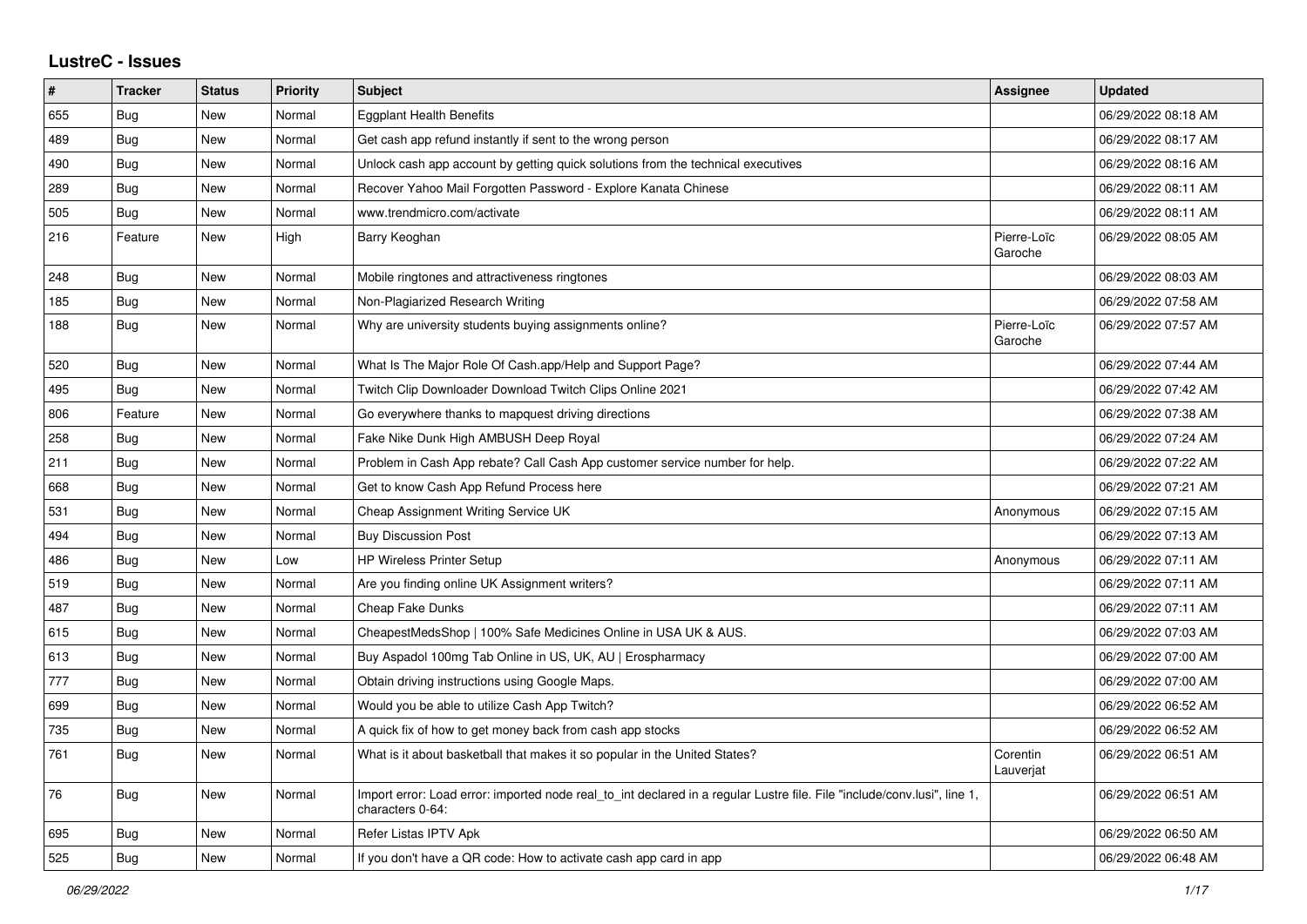| $\vert$ # | <b>Tracker</b> | <b>Status</b> | Priority | <b>Subject</b>                                                   | <b>Assignee</b>        | <b>Updated</b>      |
|-----------|----------------|---------------|----------|------------------------------------------------------------------|------------------------|---------------------|
| 262       | <b>Bug</b>     | New           | Normal   | It this true to dealing Wuth                                     |                        | 06/29/2022 06:48 AM |
| 527       | Feature        | New           | Normal   | My Teachers                                                      |                        | 06/29/2022 06:47 AM |
| 492       | Bug            | New           | Normal   | HD Streamz MOD APK v3.5.5 (Keine Werbung)                        |                        | 06/29/2022 06:43 AM |
| 536       | <b>Bug</b>     | New           | Normal   | How to check the balance on the cash app card                    | Hamza<br>Bourbouh      | 06/29/2022 06:42 AM |
| 493       | Feature        | New           | High     | chainsaw dance                                                   |                        | 06/29/2022 06:41 AM |
| 687       | Bug            | New           | Normal   | How to use twitch.tv/activate?                                   |                        | 06/29/2022 06:41 AM |
| 134       | Bug            | New           | Normal   | wisegolfers                                                      |                        | 06/29/2022 06:38 AM |
| 225       | <b>Bug</b>     | New           | Normal   | instant personal loan                                            |                        | 06/29/2022 06:37 AM |
| 347       | <b>Bug</b>     | New           | Normal   | Eco/Green Cleaning Services in Chesapeake VA                     |                        | 06/29/2022 06:35 AM |
| 480       | Bug            | New           | Normal   | Nur Online Shop                                                  |                        | 06/29/2022 06:33 AM |
| 450       | <b>Bug</b>     | New           | Normal   | Floor Stripping Quincy MA                                        |                        | 06/29/2022 06:32 AM |
| 552       | Feature        | New           | Normal   | Radio rfm and the benefits of radio rfm                          |                        | 06/29/2022 06:28 AM |
| 234       | Bug            | New           | Normal   | My Personal Experience With the College Writing Services         |                        | 06/29/2022 06:27 AM |
| 506       | <b>Bug</b>     | New           | Normal   | www.trendmicro.com/activate                                      |                        | 06/29/2022 06:27 AM |
| 228       | <b>Bug</b>     | New           | Normal   | Why Does Cash App Transaction Failed? - Here Is the Answer       |                        | 06/29/2022 06:20 AM |
| 190       | Bug            | New           | Normal   | All About Cash App Transfer Fail Problems                        |                        | 06/29/2022 06:07 AM |
| 812       | Feature        | New           | Normal   | canon.com/ijsetup                                                |                        | 06/29/2022 06:04 AM |
| 457       | <b>Bug</b>     | New           | Normal   | Carpet Cleaning Medford MA                                       |                        | 06/29/2022 06:00 AM |
| 222       | Bug            | New           | Normal   | Social Profile links                                             |                        | 06/29/2022 05:59 AM |
| 184       | Bug            | New           | Normal   | Affordable Business Writing Services                             |                        | 06/29/2022 05:53 AM |
| 704       | Bug            | New           | Normal   | Reach support team of Chime Customer Service for instant help    |                        | 06/29/2022 05:49 AM |
| 400       | <b>Bug</b>     | New           | Normal   | Office Moving Services in Potomac MD                             |                        | 06/29/2022 05:42 AM |
| 465       | <b>Bug</b>     | New           | Normal   | Carpet Cleaning Westchester MA                                   |                        | 06/29/2022 05:35 AM |
| 269       | <b>Bug</b>     | New           | Normal   | Is there such a site for app design?                             | Anonymous              | 06/29/2022 05:33 AM |
| 524       | Bug            | New           | Normal   | How Does Google Account Recovery Work If Your Account Is Hacked? |                        | 06/29/2022 05:32 AM |
| 178       | <b>Bug</b>     | New           | Normal   | transparent lace wigs                                            |                        | 06/29/2022 05:31 AM |
| 503       | <b>Bug</b>     | New           | Normal   | Youtube Premium Apk free download for Android                    |                        | 06/29/2022 05:30 AM |
| 380       | <b>Bug</b>     | New           | Normal   | Moving Services in McLean VA                                     |                        | 06/29/2022 05:26 AM |
| 263       | Feature        | New           | Normal   | Wrecked Car Is Nothing But A Worthless                           | Pierre-Loïc<br>Garoche | 06/29/2022 05:23 AM |
| 336       | Bug            | New           | Normal   | Tile & Grout Cleaning Services in Norfolk VA                     |                        | 06/29/2022 05:23 AM |
| 514       | Bug            | New           | Normal   | Trans-Caribbean                                                  |                        | 06/29/2022 05:21 AM |
| 205       | <b>Bug</b>     | New           | Low      | Mens Designer Glasses                                            |                        | 06/29/2022 05:21 AM |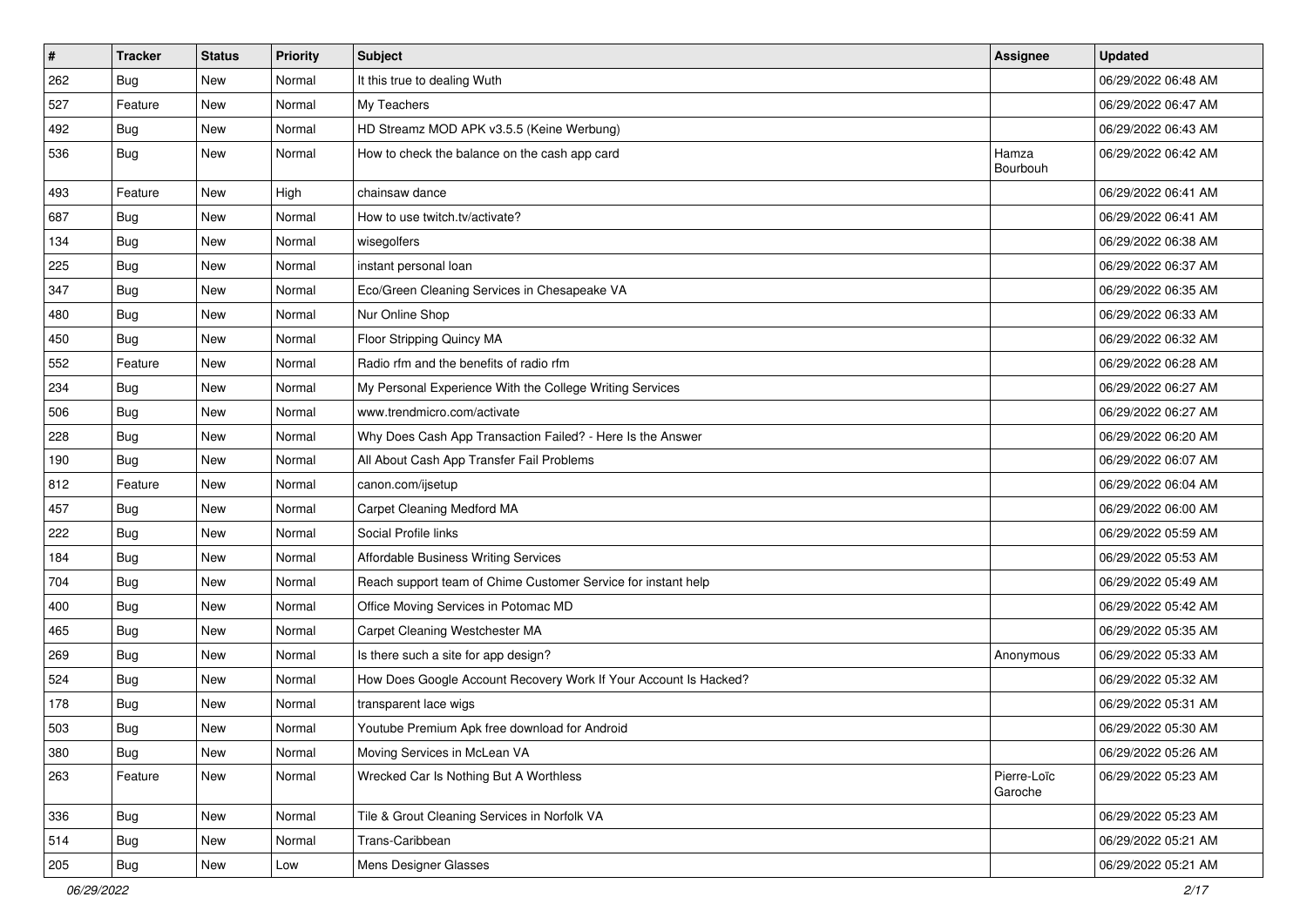| $\vert$ # | <b>Tracker</b> | <b>Status</b> | <b>Priority</b> | <b>Subject</b>                                                                       | <b>Assignee</b>        | <b>Updated</b>      |
|-----------|----------------|---------------|-----------------|--------------------------------------------------------------------------------------|------------------------|---------------------|
| 922       | <b>Bug</b>     | New           | Normal          | Why Is The Need For Assignment Writing Services?                                     |                        | 06/29/2022 05:16 AM |
| 515       | <b>Bug</b>     | New           | Normal          | Fragment Nike Dunk High Tokyo Fake                                                   |                        | 06/29/2022 05:13 AM |
| 564       | <b>Bug</b>     | New           | Normal          | How To Install RepelisPlus On Your Android Phone?                                    |                        | 06/29/2022 05:11 AM |
| 796       | Bug            | New           | Normal          | How Does Cash App ++ actually work and What is the process of it                     |                        | 06/29/2022 05:10 AM |
| 246       | Bug            | New           | Normal          | The Beast App                                                                        |                        | 06/29/2022 05:07 AM |
| 532       | <b>Bug</b>     | New           | Normal          | My Assignment Help                                                                   |                        | 06/29/2022 05:01 AM |
| 1117      | <b>Bug</b>     | New           | Normal          | Equal Words - Word search game for PC and Windows Phone                              |                        | 06/29/2022 04:58 AM |
| 609       | Bug            | New           | High            | Online Trusted Medicine Store in US for Health - Genericmedsupply                    |                        | 06/29/2022 04:53 AM |
| 680       | Feature        | New           | Normal          | Word Jewels 2                                                                        |                        | 06/29/2022 04:51 AM |
| 513       | Bug            | New           | Normal          | Unlock cash app account using the easy steps:                                        | Anonymous              | 06/29/2022 04:50 AM |
| 770       | <b>Bug</b>     | New           | Normal          | Canon IJ Network Tool                                                                |                        | 06/29/2022 04:48 AM |
| 499       | Feature        | New           | Normal          | Discover The Premium Features Of Spotify Mod Apk                                     |                        | 06/29/2022 04:39 AM |
| 501       | Bug            | New           | Normal          | How Do I Annihilate Cash App Transfer Failed Problems Effectively                    | Pierre-Loïc<br>Garoche | 06/29/2022 04:33 AM |
| 696       | <b>Bug</b>     | New           | Normal          | How to Install the TuMangaOnline App                                                 |                        | 06/29/2022 04:33 AM |
| 491       | Feature        | New           | Normal          | Automatically download and paste Reddit wallpapers into Windows                      |                        | 06/29/2022 04:29 AM |
| 197       | <b>Bug</b>     | New           | Normal          | SBL JABORANDI PLUS HAIR OIL - COMPLETE SCALP CARE (100ML)                            |                        | 06/29/2022 04:29 AM |
| 498       | Bug            | New           | Normal          | Téléchargeur SoundCloud : SoundCloud en Mp3                                          | Christophe<br>Garion   | 06/29/2022 04:21 AM |
| 126       | Feature        | New           | Normal          | Stussy Air Force 1 replica                                                           |                        | 06/29/2022 04:17 AM |
| 500       | Bug            | New           | Normal          | Simply contact the technical team, to find the solution to cash app refund problems. | Pierre-Loïc<br>Garoche | 06/29/2022 04:16 AM |
| 255       | Feature        | New           | Normal          | best doctor for psoriasis                                                            |                        | 06/29/2022 04:12 AM |
| 245       | <b>Bug</b>     | New           | Normal          | Write My Essay For Me Cheap                                                          |                        | 06/29/2022 04:10 AM |
| 526       | <b>Bug</b>     | New           | Normal          | Soundcloud to mp3 converter - Download Soundcloud songs                              |                        | 06/29/2022 04:01 AM |
| 141       | Feature        | New           | Normal          | Something about jerry curly                                                          |                        | 06/29/2022 03:53 AM |
| 497       | <b>Bug</b>     | New           | Normal          | Fake Nike Dunk Low Off-White Lot 50                                                  |                        | 06/29/2022 03:48 AM |
| 292       | <b>Bug</b>     | New           | Normal          | Venmo to Cash App Transfer Of Money- Explore Here                                    |                        | 06/29/2022 03:47 AM |
| 804       | <b>Bug</b>     | New           | Normal          | Review                                                                               |                        | 06/29/2022 03:32 AM |
| 724       | <b>Bug</b>     | New           | Normal          | Dial Chime Customer support number for a quick response                              |                        | 06/29/2022 03:31 AM |
| 709       | <b>Bug</b>     | New           | Normal          | How To Load Cash App Card At Walmart Without Having To Face Any Hassle?              |                        | 06/29/2022 03:26 AM |
| 244       | Bug            | New           | Normal          | Quels sont les avantages des stations de radio en ligne.                             |                        | 06/29/2022 03:23 AM |
| 133       | Bug            | New           | Normal          | craftlabs                                                                            |                        | 06/29/2022 03:10 AM |
| 331       | <b>Bug</b>     | New           | Normal          | Water Extraction Services in Norfolk VA                                              |                        | 06/29/2022 03:03 AM |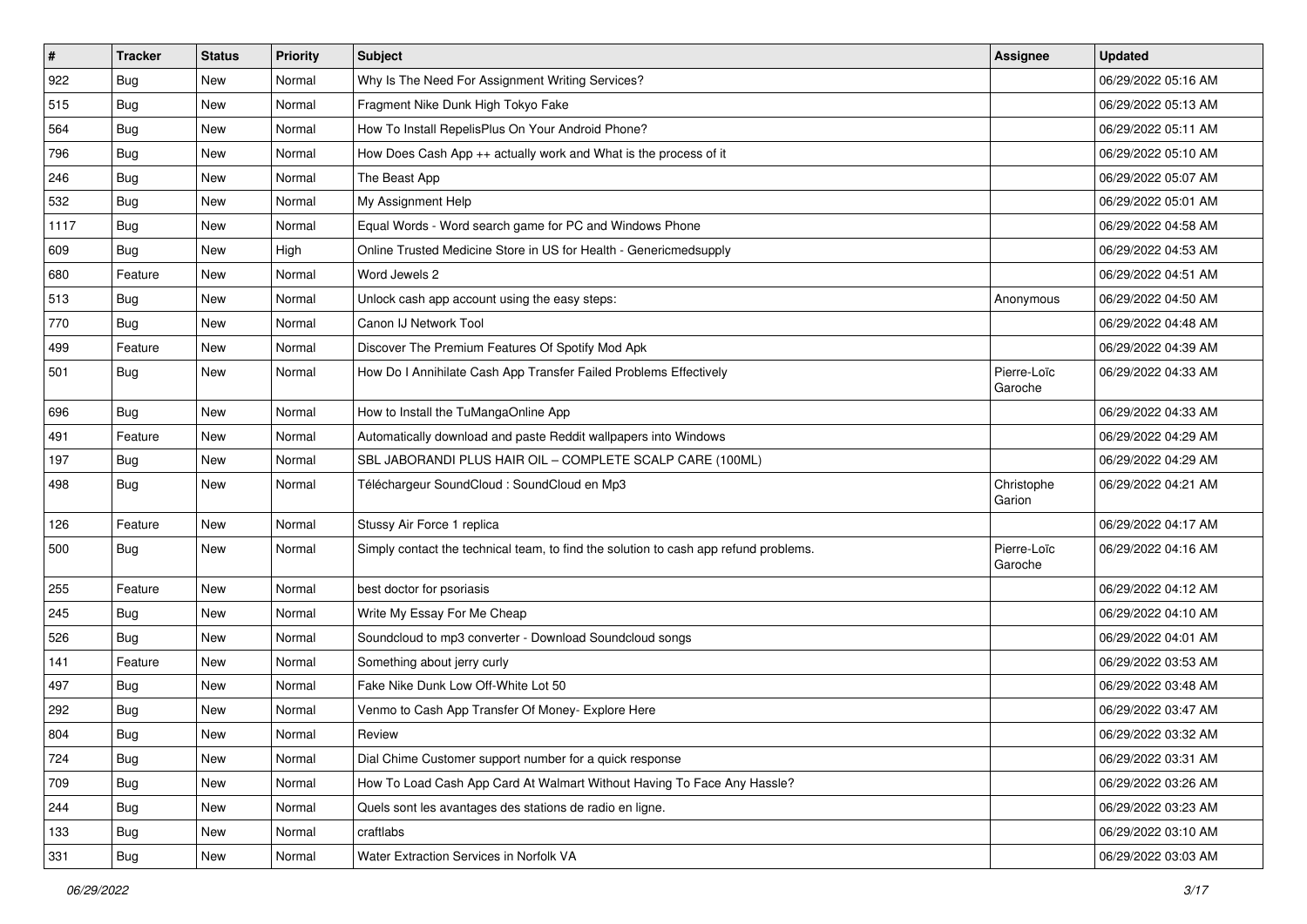| $\vert$ # | <b>Tracker</b> | <b>Status</b> | Priority | Subject                                                                                | Assignee               | <b>Updated</b>      |
|-----------|----------------|---------------|----------|----------------------------------------------------------------------------------------|------------------------|---------------------|
| 74        | <b>Bug</b>     | New           | Normal   | const is not supported inside contract                                                 | Pierre-Loïc<br>Garoche | 06/29/2022 02:49 AM |
| 639       | Bug            | New           | Normal   | thong tin chinh xac                                                                    |                        | 06/29/2022 02:44 AM |
| 798       | Bug            | New           | Normal   | Who Is an ETL Engineer                                                                 |                        | 06/29/2022 02:44 AM |
| 634       | <b>Bug</b>     | New           | Normal   | Buy Vidalista Tablets (Tadalafil) at [\$25 OFF + Free Shipping] Vidalistatablets       |                        | 06/29/2022 02:25 AM |
| 614       | Bug            | New           | Normal   | Como baixar o MOD APK no celular                                                       |                        | 06/29/2022 02:22 AM |
| 175       | Feature        | New           | Normal   | All About Cash App Transfer Fail Problems                                              |                        | 06/29/2022 02:17 AM |
| 281       | Feature        | New           | Normal   | what are the types of Ringtones?                                                       | Anonymous              | 06/29/2022 02:07 AM |
| 181       | <b>Bug</b>     | New           | Normal   | <b>Healthcare Custom Writing Services</b>                                              |                        | 06/29/2022 02:06 AM |
| 146       | Bug            | New           | Normal   | bayabais                                                                               |                        | 06/29/2022 02:00 AM |
| 119       | Bug            | New           | Normal   | klhjigyu                                                                               |                        | 06/29/2022 01:57 AM |
| 504       | <b>Bug</b>     | New           | Normal   | A beginner should always look for online Java assignment help!                         |                        | 06/29/2022 01:50 AM |
| 606       | Feature        | New           | Normal   | Play unblocked cookie crush 3                                                          | Pierre-Loïc<br>Garoche | 06/29/2022 01:42 AM |
| 534       | Bug            | New           | Normal   | Know how to initiate cash app refund by contacting the technical team                  | Pierre-Loïc<br>Garoche | 06/29/2022 01:24 AM |
| 251       | Bug            | New           | Normal   | All About Cash App Transfer Fail Problems                                              | Pierre-Loïc<br>Garoche | 06/29/2022 01:24 AM |
| 528       | Bug            | New           | Normal   | Korean Mag                                                                             |                        | 06/29/2022 01:13 AM |
| 209       | Bug            | New           | Normal   | Neglect to access old Cash App account considering message notice issue? Contact help. |                        | 06/29/2022 01:01 AM |
| 556       | <b>Bug</b>     | New           | Normal   | Play Game Mod Apk With Your Friends                                                    |                        | 06/29/2022 01:00 AM |
| 584       | <b>Bug</b>     | New           | Normal   | Want the cash app customer service number to check balance?                            |                        | 06/29/2022 01:00 AM |
| 529       | Bug            | New           | Normal   | Thop TV APK - Free Download for Android                                                |                        | 06/29/2022 12:59 AM |
| 591       | Bug            | New           | Normal   | How To Find Facebook Modifications For Your Spotify Premium Apk?                       |                        | 06/29/2022 12:40 AM |
| 671       | Bug            | New           | Normal   | Hot games                                                                              | Pierre-Loïc<br>Garoche | 06/29/2022 12:40 AM |
| 478       | Feature        | New           | Normal   | Is it safe to install third-party WhatsApp GB?                                         |                        | 06/29/2022 12:37 AM |
| 667       | <b>Bug</b>     | New           | Normal   | What Is a Ringtone?                                                                    |                        | 06/29/2022 12:34 AM |
| 482       | <b>Bug</b>     | New           | Normal   | <b>Text Window</b>                                                                     |                        | 06/29/2022 12:31 AM |
| 703       | Bug            | New           | Normal   | For real-time help, dial Facebook customer service number                              |                        | 06/29/2022 12:30 AM |
| 250       | <b>Bug</b>     | New           | Normal   | Reviews of phone ringtones                                                             |                        | 06/29/2022 12:29 AM |
| 619       | <b>Bug</b>     | New           | Normal   | Online Trusted Medicine Store in US for Health - Genericmedsupply                      |                        | 06/29/2022 12:26 AM |
| 635       | <b>Bug</b>     | New           | Normal   | Buy Steroids Online with OurMedicnes.com   Best Quality Steroids                       |                        | 06/29/2022 12:17 AM |
| 267       | Bug            | New           | Normal   | How To Use Internet Radio Services To Listen To Your Favorite Songs                    |                        | 06/29/2022 12:15 AM |
| 218       | Bug            | New           | Normal   | Popular Educational trends                                                             |                        | 06/29/2022 12:09 AM |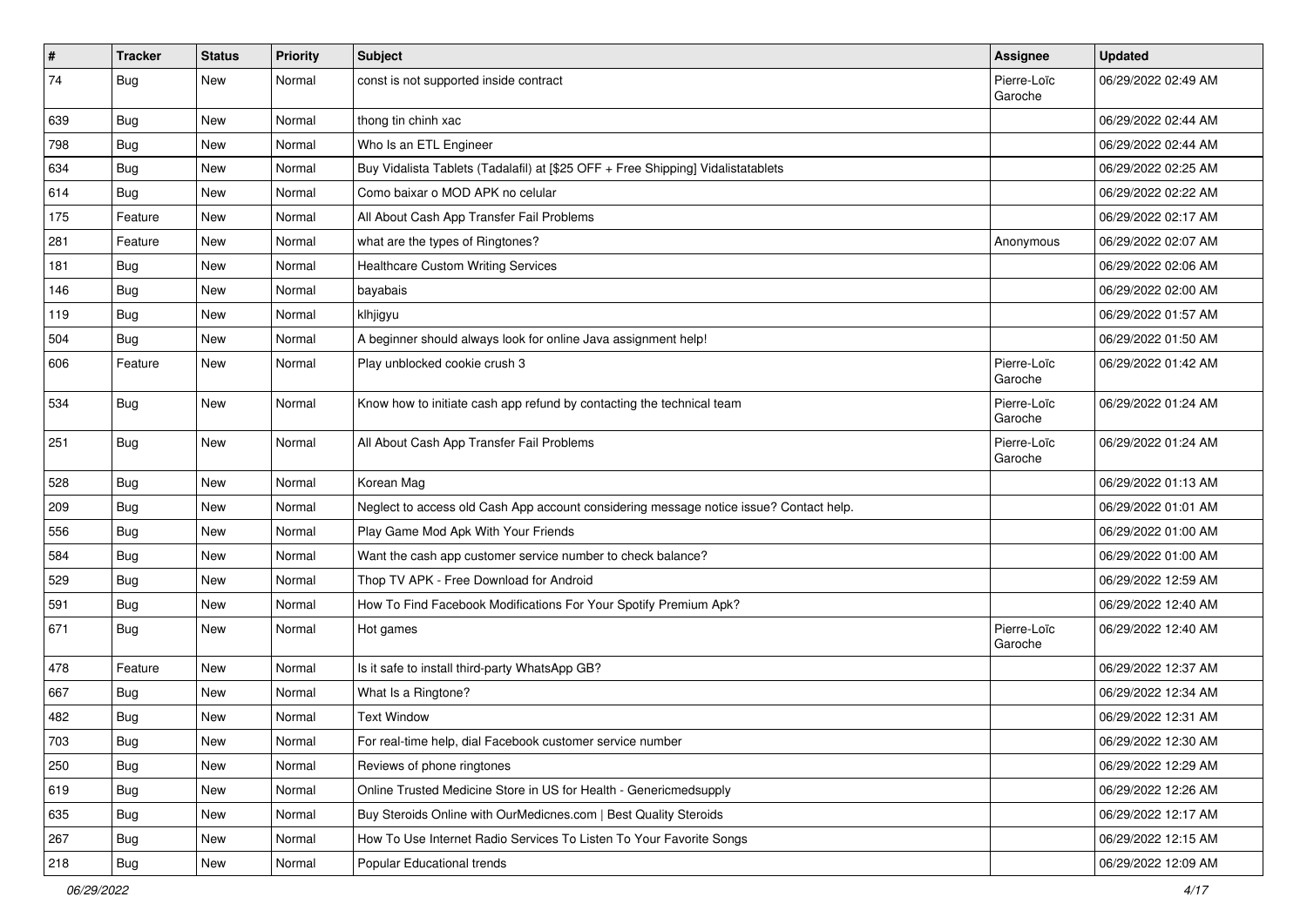| $\vert$ # | <b>Tracker</b> | <b>Status</b> | <b>Priority</b> | <b>Subject</b>                                                                      | Assignee               | <b>Updated</b>      |
|-----------|----------------|---------------|-----------------|-------------------------------------------------------------------------------------|------------------------|---------------------|
| 550       | <b>Bug</b>     | New           | Normal          | Nederland FM - beste manieren om naar internationale radio op internet te luisteren |                        | 06/29/2022 12:06 AM |
| 92        | Bug            | New           | High            | expression should have been normalized in EMF backend                               | Pierre-Loïc<br>Garoche | 06/29/2022 12:05 AM |
| 282       | Bug            | New           | Normal          | Activate Cash App Card: Learn Simple Steps & Fix Errors                             |                        | 06/28/2022 11:54 PM |
| 488       | <b>Bug</b>     | New           | Normal          | Quick solution to solve cash app dispute by the technical team                      |                        | 06/28/2022 11:53 PM |
| 219       | Bug            | New           | Normal          | Free Ringtones for Cell Phones.                                                     |                        | 06/28/2022 11:49 PM |
| 669       | Feature        | New           | Normal          | Nursing Assignment Help                                                             |                        | 06/28/2022 11:16 PM |
| 797       | Bug            | New           | Normal          | Psychedelic                                                                         | Christophe<br>Garion   | 06/28/2022 11:11 PM |
| 265       | <b>Bug</b>     | New           | Normal          | 3 Faq's On Downloading To Your Apple Ipod                                           |                        | 06/28/2022 11:07 PM |
| 507       | Bug            | New           | Normal          | central.bitdefender.com                                                             |                        | 06/28/2022 11:02 PM |
| 530       | <b>Bug</b>     | <b>New</b>    | Normal          | Cheap Assignment Writing Service UK                                                 | Anonymous              | 06/28/2022 11:00 PM |
| 541       | Bug            | New           | Normal          | How to fix the cash app payment failed errors?                                      |                        | 06/28/2022 10:56 PM |
| 588       | Bug            | New           | Normal          | YouTube Vanced Apk Manager App - Como instalá-lo                                    |                        | 06/28/2022 10:56 PM |
| 789       | Bug            | New           | Normal          | Full version                                                                        |                        | 06/28/2022 10:51 PM |
| 157       | Bug            | New           | Normal          | Forget cash app pin                                                                 |                        | 06/28/2022 10:50 PM |
| 689       | Bug            | New           | Normal          | How to use twitch.tv/activate?                                                      |                        | 06/28/2022 10:48 PM |
| 715       | <b>Bug</b>     | New           | Normal          | Puppy Playtime Descargar gratis                                                     |                        | 06/28/2022 10:46 PM |
| 808       | <b>Bug</b>     | New           | Normal          | Sinnvolle Guten-Morgen-Grüße                                                        |                        | 06/28/2022 10:45 PM |
| 723       | <b>Bug</b>     | New           | High            | The best horror game in 2021                                                        | Christophe<br>Garion   | 06/28/2022 10:32 PM |
| 333       | Bug            | New           | Normal          | Mold Removal Services in Norfolk VA                                                 |                        | 06/28/2022 10:06 PM |
| 261       | Bug            | New           | Normal          | Ringtone Downloads - Easy Ways Come Up With Your Own Ringtones                      |                        | 06/28/2022 10:06 PM |
| 805       | <b>Bug</b>     | New           | Normal          | Ketamine Online Store                                                               | Christophe<br>Garion   | 06/28/2022 10:04 PM |
| 173       | Feature        | New           | Normal          | private limited company registration                                                |                        | 06/28/2022 09:51 PM |
| 683       | Feature        | New           | Normal          | Game creation                                                                       |                        | 06/28/2022 09:51 PM |
| 278       | Bug            | New           | Normal          | Cash App Help & Solutions - Here You Will Get Better Assistance                     |                        | 06/28/2022 09:45 PM |
| 886       | Bug            | New           | Normal          | Is the Fox News Channel on Roku free?                                               |                        | 06/28/2022 09:36 PM |
| 575       | Feature        | New           | Low             | cheap jordan replicas for sale                                                      | Pierre-Loïc<br>Garoche | 06/28/2022 09:31 PM |
| 510       | Feature        | New           | Normal          | Fashion                                                                             | Anonymous              | 06/28/2022 09:23 PM |
| 143       | <b>Bug</b>     | New           | Normal          | Bob lace front wigs                                                                 |                        | 06/28/2022 09:13 PM |
| 656       | <b>Bug</b>     | New           | Normal          | Kiwi Nutrition Facts And Health Benefits                                            |                        | 06/28/2022 08:54 PM |
| 518       | Bug            | New           | Normal          | How To Check The Balance Of Cash App Account By Taking Cash App Support?            |                        | 06/28/2022 08:51 PM |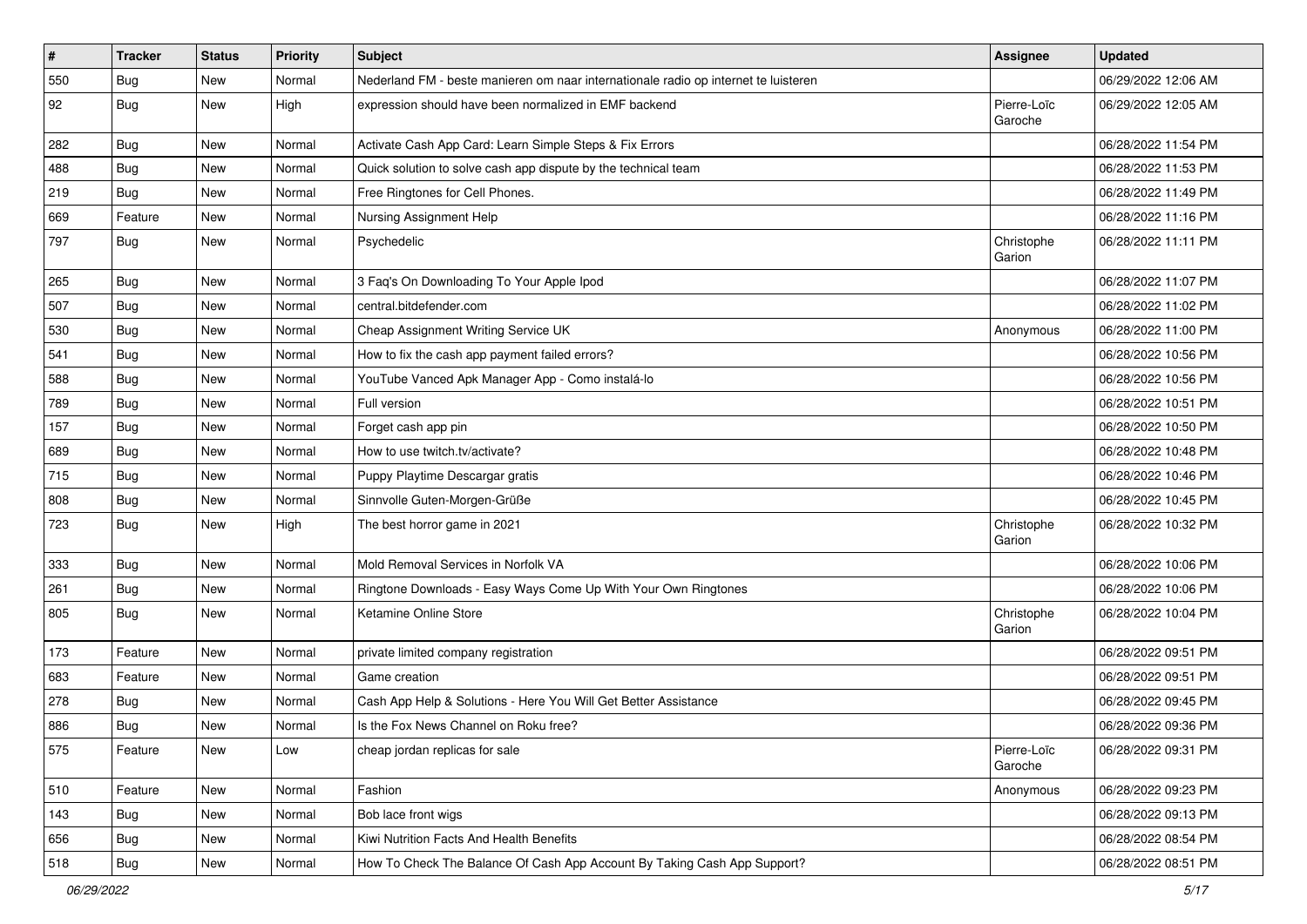| $\pmb{\sharp}$ | <b>Tracker</b> | <b>Status</b> | <b>Priority</b> | <b>Subject</b>                                                                                                                                                                                                                                                        | Assignee               | <b>Updated</b>      |
|----------------|----------------|---------------|-----------------|-----------------------------------------------------------------------------------------------------------------------------------------------------------------------------------------------------------------------------------------------------------------------|------------------------|---------------------|
| 139            | Bug            | New           | Normal          | relseo                                                                                                                                                                                                                                                                |                        | 06/28/2022 08:48 PM |
| 239            | <b>Bug</b>     | New           | Normal          | Algunas características más de Choices MOD APK                                                                                                                                                                                                                        |                        | 06/28/2022 08:47 PM |
| 672            | Bug            | New           | Normal          | The easiest way to delete ringtones on iPhone                                                                                                                                                                                                                         |                        | 06/28/2022 08:44 PM |
| 138            | Bug            | New           | Normal          | own-sweethome                                                                                                                                                                                                                                                         |                        | 06/28/2022 08:42 PM |
| 593            | Bug            | New           | Normal          | Eiffel Spark Ultimate C2 SN series is a fully synthetic range of advanced performance engine oils blended in high<br>performance fully synthetic (PAO – polyalphaolefin) basestocks fortified with advanced technology additive<br>system, specifically formulated to |                        | 06/28/2022 08:34 PM |
| 711            | <b>Bug</b>     | New           | Normal          | Human Fall Flat Apk Download                                                                                                                                                                                                                                          |                        | 06/28/2022 08:27 PM |
| 740            | Feature        | New           | Normal          | Online Thesis Help USA                                                                                                                                                                                                                                                |                        | 06/28/2022 08:25 PM |
| 171            | Feature        | New           | Normal          | loan management system                                                                                                                                                                                                                                                |                        | 06/28/2022 08:24 PM |
| 594            | Feature        | New           | Normal          | How does research proposal help online make it easy for me?                                                                                                                                                                                                           |                        | 06/28/2022 08:23 PM |
| 474            | <b>Bug</b>     | New           | Normal          | Floor Waxing Arlington MA                                                                                                                                                                                                                                             |                        | 06/28/2022 08:10 PM |
| 569            | Bug            | New           | Normal          | What is the incoming and outgoing mail server for Outlook IMAP settings?                                                                                                                                                                                              | Pierre-Loïc<br>Garoche | 06/28/2022 07:38 PM |
| 167            | Bug            | New           | Normal          | instant loan without documents                                                                                                                                                                                                                                        | Anonymous              | 06/28/2022 07:35 PM |
| 663            | Bug            | New           | Normal          | Know how the Cash app twitches words in a detailed way.                                                                                                                                                                                                               | Pierre-Loïc<br>Garoche | 06/28/2022 07:08 PM |
| 183            | Bug            | <b>New</b>    | Normal          | Nursing Assignment Help Online                                                                                                                                                                                                                                        |                        | 06/28/2022 07:07 PM |
| 229            | Feature        | <b>New</b>    | Normal          | How To Delete Cash App Account? - Check Out the Steps In Detail                                                                                                                                                                                                       |                        | 06/28/2022 07:06 PM |
| 243            | Feature        | New           | Normal          | Reconstruir la pandilla de la mafia en Gangstar Vegas MOD APK                                                                                                                                                                                                         |                        | 06/28/2022 06:59 PM |
| 888            | Bug            | New           | Normal          | Is the Fox News Channel on Roku free?                                                                                                                                                                                                                                 |                        | 06/28/2022 06:58 PM |
| 155            | <b>Bug</b>     | New           | Normal          | Cant access my cash app account                                                                                                                                                                                                                                       | Pierre-Loïc<br>Garoche | 06/28/2022 06:55 PM |
| 123            | Bug            | New           | Normal          | https://www.reddit.com/r/NRLgrandfinal2020/                                                                                                                                                                                                                           |                        | 06/28/2022 06:50 PM |
| 372            | Bug            | New           | Normal          | Auto Transport Services in Arlington County VA                                                                                                                                                                                                                        |                        | 06/28/2022 06:49 PM |
| 271            | Feature        | New           | Normal          | Fashion                                                                                                                                                                                                                                                               |                        | 06/28/2022 06:41 PM |
| 477            | Bug            | New           | Normal          | What Does Online Coupon Mean?                                                                                                                                                                                                                                         |                        | 06/28/2022 06:40 PM |
| 693            | Feature        | New           | Normal          | How To Get My Money Back From The Cash App To Your Wallet?                                                                                                                                                                                                            |                        | 06/28/2022 06:38 PM |
| 733            | Bug            | New           | Normal          | How does one go about getting a book deal?                                                                                                                                                                                                                            |                        | 06/28/2022 06:35 PM |
| 533            | Bug            | New           | Normal          | How to complete the homework assignments in economics in the easiest way?                                                                                                                                                                                             |                        | 06/28/2022 06:26 PM |
| 1110           | Bug            | New           | Normal          | Six Guns Mod Apk Answers Your Questions                                                                                                                                                                                                                               | Pierre-Loïc<br>Garoche | 06/28/2022 06:26 PM |
| 149            | <b>Bug</b>     | New           | Normal          | dftgy                                                                                                                                                                                                                                                                 |                        | 06/28/2022 06:18 PM |
| 1000           | Bug            | New           | Normal          | Super easy way to zoom photos and upload to Instagram                                                                                                                                                                                                                 | Christophe<br>Garion   | 06/28/2022 06:14 PM |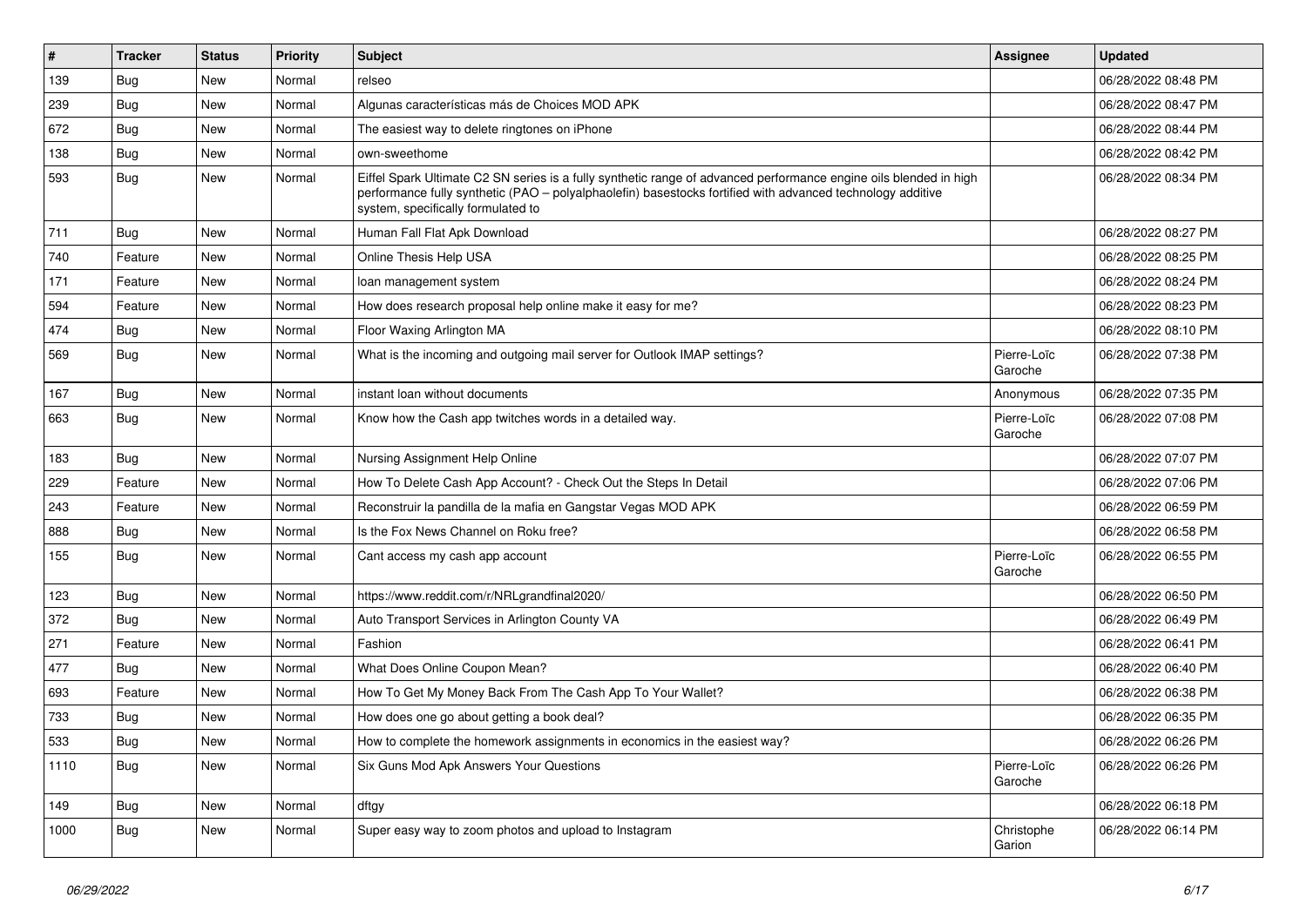| $\vert$ # | <b>Tracker</b> | <b>Status</b> | <b>Priority</b> | <b>Subject</b>                                                                         | <b>Assignee</b>        | <b>Updated</b>      |
|-----------|----------------|---------------|-----------------|----------------------------------------------------------------------------------------|------------------------|---------------------|
| 207       | Feature        | <b>New</b>    | Low             | real estate lead conversion                                                            |                        | 06/28/2022 06:09 PM |
| 473       | Bug            | New           | Normal          | Floor Stripping Arlington MA                                                           |                        | 06/28/2022 06:09 PM |
| 648       | Feature        | New           | Normal          | <b>Plum Health Benefits</b>                                                            |                        | 06/28/2022 06:02 PM |
| 651       | <b>Bug</b>     | New           | Normal          | Salmon Health Benefits                                                                 |                        | 06/28/2022 05:49 PM |
| 684       | Bug            | <b>New</b>    | Normal          | Difference between paper map and online map                                            |                        | 06/28/2022 05:41 PM |
| 780       | <b>Bug</b>     | New           | Normal          | Best Whatsapp Modified APKs                                                            | Pierre-Loïc<br>Garoche | 06/28/2022 05:38 PM |
| 169       | <b>Bug</b>     | New           | Normal          | CV Maker - UAE CV Writing Agency                                                       |                        | 06/28/2022 05:38 PM |
| 136       | <b>Bug</b>     | New           | Normal          | snappow                                                                                |                        | 06/28/2022 05:34 PM |
| 599       | <b>Bug</b>     | New           | Normal          | Do you know how to delete cash app account from your computer?                         |                        | 06/28/2022 05:16 PM |
| 813       | Feature        | New           | Normal          | Canon.com/ijsetup                                                                      |                        | 06/28/2022 05:15 PM |
| 75        | <b>Bug</b>     | New           | Normal          | exception File "checks/algebraicLoop.ml", line 368, characters 16-22: Assertion failed |                        | 06/28/2022 05:14 PM |
| 549       | Bug            | New           | Normal          | Radio Luisteren                                                                        |                        | 06/28/2022 05:11 PM |
| 180       | Feature        | New           | Normal          | homoeobazaar                                                                           |                        | 06/28/2022 05:10 PM |
| 694       | <b>Bug</b>     | New           | Normal          | How to Get Guidance On How To Cash App Withdrawal Limit?                               | Christophe<br>Garion   | 06/28/2022 04:59 PM |
| 508       | Bug            | New           | Normal          | hire a professional dissertation help                                                  |                        | 06/28/2022 04:58 PM |
| 643       | Bug            | New           | Normal          | Oreo TV Apk Download                                                                   |                        | 06/28/2022 04:57 PM |
| 164       | Bug            | New           | Normal          | dfgbd                                                                                  |                        | 06/28/2022 04:56 PM |
| 159       | <b>Bug</b>     | New           | Normal          | xfguih njgkh                                                                           |                        | 06/28/2022 04:45 PM |
| 726       | <b>Bug</b>     | New           | Normal          | Mobile Application Development Services                                                |                        | 06/28/2022 04:44 PM |
| 697       | <b>Bug</b>     | New           | Normal          | How to Descargar Pura TV For Android                                                   |                        | 06/28/2022 04:43 PM |
| 224       | Feature        | New           | Normal          | Instant Personal Loan                                                                  | Pierre-Loïc<br>Garoche | 06/28/2022 04:40 PM |
| 186       | Feature        | New           | Normal          | homoeobazaar                                                                           |                        | 06/28/2022 04:29 PM |
| 664       | Bug            | New           | Normal          | Tea TV Apk Download - The Best Way to Watch Movies Offline                             |                        | 06/28/2022 04:09 PM |
| 1115      | Bug            | New           | Normal          | How to access your saved favorite Tiktok                                               |                        | 06/28/2022 03:59 PM |
| 496       | <b>Bug</b>     | New           | Normal          | What is Live NetTV?                                                                    |                        | 06/28/2022 03:58 PM |
| 571       | <b>Bug</b>     | New           | Normal          | How may the Cash app dispute your trade?                                               | Pierre-Loïc<br>Garoche | 06/28/2022 03:52 PM |
| 793       | Feature        | New           | Urgent          | Where can I find cheap FIFA coins?                                                     | Pierre-Loïc<br>Garoche | 06/28/2022 03:41 PM |
| 769       | Bug            | New           | Normal          | check my cash app                                                                      |                        | 06/28/2022 03:29 PM |
| 816       | Bug            | New           | Normal          | Play Scribble io fun with everyone                                                     |                        | 06/28/2022 03:20 PM |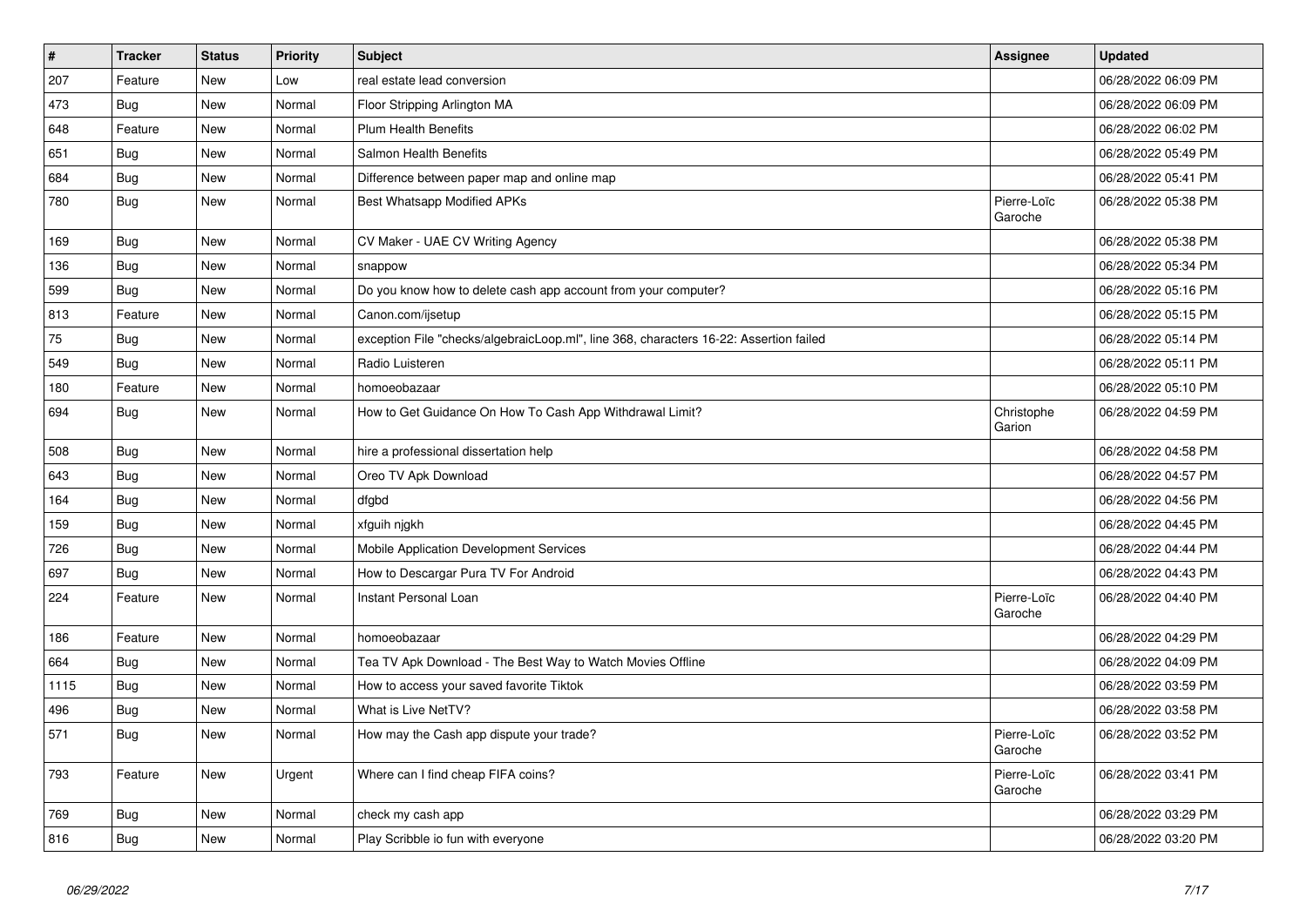| $\vert$ # | <b>Tracker</b> | <b>Status</b> | <b>Priority</b> | Subject                                                                                             | <b>Assignee</b>        | <b>Updated</b>      |
|-----------|----------------|---------------|-----------------|-----------------------------------------------------------------------------------------------------|------------------------|---------------------|
| 674       | Bug            | New           | Normal          | The best game in 2021                                                                               | Pierre-Loïc<br>Garoche | 06/28/2022 03:17 PM |
| 570       | Bug            | New           | Normal          | What is Sutton bank cash app customer service phone number?                                         | Pierre-Loïc<br>Garoche | 06/28/2022 03:09 PM |
| 312       | <b>Bug</b>     | New           | Normal          | Stain Protection Services in Virginia Beach VA                                                      |                        | 06/28/2022 02:57 PM |
| 240       | Feature        | New           | Normal          | Juego interesante de Dragon Ball Legends MOD APK                                                    |                        | 06/28/2022 02:55 PM |
| 980       | <b>Bug</b>     | New           | Normal          | Free Gas Cards for the Unemployed                                                                   |                        | 06/28/2022 02:54 PM |
| 214       | Feature        | New           | Normal          | Five Christmas Apps For Apple Users                                                                 |                        | 06/28/2022 02:49 PM |
| 645       | Bug            | New           | Normal          | thong tin chinh xac nhat hom nay                                                                    |                        | 06/28/2022 02:48 PM |
| 647       | Feature        | New           | Normal          | <b>Cranberry Health Benefits</b>                                                                    |                        | 06/28/2022 02:47 PM |
| 553       | Bug            | New           | Normal          | Cinema HD APK - Free Movie Enjoyment App on Android                                                 |                        | 06/28/2022 02:34 PM |
| 1077      | <b>Bug</b>     | New           | Normal          | Les excellentes façons d'utiliser ces images                                                        |                        | 06/28/2022 02:33 PM |
| 194       | Bug            | New           | Normal          | lace closure wigs                                                                                   |                        | 06/28/2022 02:29 PM |
| 759       | <b>Bug</b>     | New           | Normal          | Canon IJ Network Tool                                                                               | Pierre-Loïc<br>Garoche | 06/28/2022 01:57 PM |
| 776       | Bug            | New           | Normal          | Wibargain                                                                                           |                        | 06/28/2022 01:57 PM |
| 576       | Bug            | New           | Normal          | So laden Sie ein Instagram-Bild herunter                                                            |                        | 06/28/2022 01:51 PM |
| 605       | Feature        | New           | Normal          | What will the future of logo design be like?                                                        |                        | 06/28/2022 01:31 PM |
| 969       | <b>Bug</b>     | New           | Normal          | Watch NCAA Football Live Match Free                                                                 |                        | 06/28/2022 01:31 PM |
| 280       | <b>Bug</b>     | New           | Normal          | Pacific Web Design                                                                                  |                        | 06/28/2022 01:25 PM |
| 315       | Bug            | New           | Normal          | Dissertation help UK                                                                                |                        | 06/28/2022 01:20 PM |
| 729       | <b>Bug</b>     | New           | Normal          | Canon IJ Network Tool                                                                               |                        | 06/28/2022 01:10 PM |
| 545       | Feature        | New           | Normal          | <b>Best Canvas Print Company</b>                                                                    |                        | 06/28/2022 01:08 PM |
| 460       | <b>Bug</b>     | New           | Normal          | Floor Cleaning Medford MA                                                                           |                        | 06/28/2022 01:07 PM |
| 815       | Bug            | New           | Normal          | how do i call cash app customer service                                                             | Xavier Thirioux        | 06/28/2022 01:04 PM |
| 201       | Bug            | New           | Normal          | closure wig                                                                                         |                        | 06/28/2022 12:58 PM |
| 574       | Bug            | New           | Normal          | How to fix the Epson printer offline issue due to a wired connection?                               |                        | 06/28/2022 12:52 PM |
| 784       | <b>Bug</b>     | New           | Normal          | How To Add Money On Cash App Card And Check The Funds?                                              |                        | 06/28/2022 12:36 PM |
| 670       | Bug            | New           | Normal          | JTWhatsApp Apk - The New and Improved WhatsApp                                                      |                        | 06/28/2022 12:32 PM |
| 773       | <b>Bug</b>     | New           | Normal          | Spades - Play online free                                                                           |                        | 06/28/2022 12:26 PM |
| 471       | <b>Bug</b>     | New           | Normal          | Residential Floor Cleaning Westchester MA                                                           |                        | 06/28/2022 12:23 PM |
| 828       | <b>Bug</b>     | New           | Normal          | Nursery management                                                                                  |                        | 06/28/2022 12:10 PM |
| 206       | <b>Bug</b>     | New           | Low             | <b>Cheap Electric Bikes</b>                                                                         |                        | 06/28/2022 12:08 PM |
| 743       | <b>Bug</b>     | New           | Normal          | They promote 'pixel art' contests and a 'game jam' related to the work and figure of Carlos Casares |                        | 06/28/2022 12:04 PM |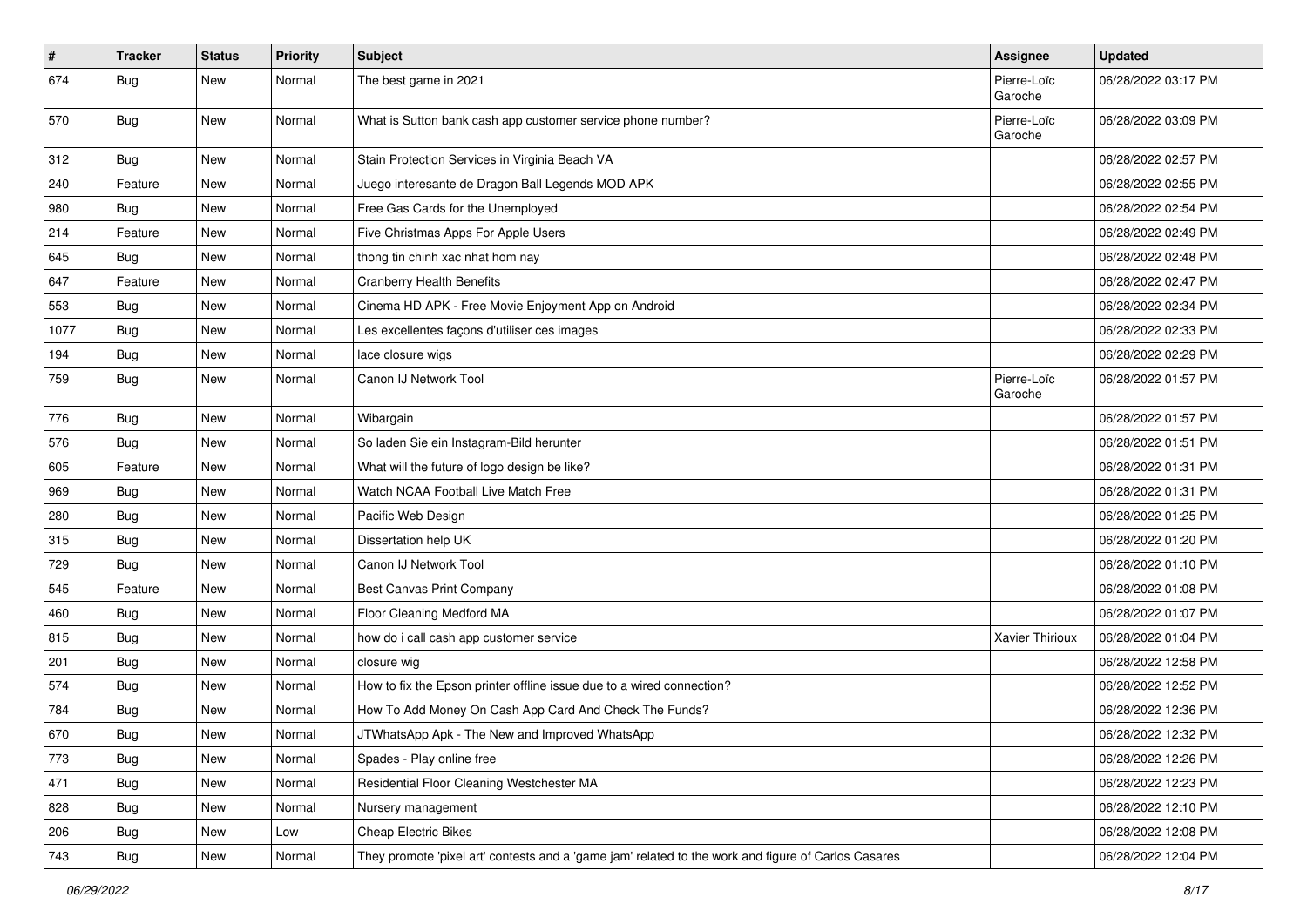| $\vert$ # | <b>Tracker</b> | <b>Status</b> | <b>Priority</b> | Subject                                                                                                 | <b>Assignee</b>   | <b>Updated</b>      |
|-----------|----------------|---------------|-----------------|---------------------------------------------------------------------------------------------------------|-------------------|---------------------|
| 690       | <b>Bug</b>     | New           | Normal          | campervan hire                                                                                          |                   | 06/28/2022 11:55 AM |
| 781       | Bug            | New           | Normal          | Free Whatsapp Group to Join                                                                             |                   | 06/28/2022 11:48 AM |
| 464       | <b>Bug</b>     | New           | Normal          | Upholstery Cleaning Westchester MA                                                                      |                   | 06/28/2022 11:39 AM |
| 785       | <b>Bug</b>     | New           | Normal          | How To Get Money Off Cash App Without Card Or With A Card?                                              |                   | 06/28/2022 11:35 AM |
| 1116      | Bug            | New           | Normal          | ipTV smarts pro                                                                                         |                   | 06/28/2022 11:34 AM |
| 174       | Feature        | New           | Normal          | Digital Marketing Philadelphia                                                                          |                   | 06/28/2022 11:34 AM |
| 321       | <b>Bug</b>     | New           | Normal          | Tile & Grout Cleaning Services in Virginia Beach VA                                                     |                   | 06/28/2022 11:31 AM |
| 627       | Bug            | New           | Normal          | <b>HELO</b>                                                                                             |                   | 06/28/2022 11:28 AM |
| 981       | <b>Bug</b>     | New           | Normal          | VidMate Mod APK                                                                                         |                   | 06/28/2022 11:24 AM |
| 976       | Bug            | New           | Normal          | How to delete the cash app account history right now?                                                   | Hamza<br>Bourbouh | 06/28/2022 11:22 AM |
| 1114      | <b>Bug</b>     | New           | Normal          | To control the car, all you must do is click to go left or right and release the button to go straight. |                   | 06/28/2022 11:16 AM |
| 794       | Feature        | New           | Normal          | Safe place to buy fifa coins                                                                            |                   | 06/28/2022 11:15 AM |
| 810       | Feature        | New           | Normal          | how to remove viruses from a phone                                                                      |                   | 06/28/2022 11:13 AM |
| 637       | Feature        | New           | Normal          | Why do the Outlook rules not work in my account?                                                        |                   | 06/28/2022 11:12 AM |
| 129       | <b>Bug</b>     | New           | Normal          | xcvgbgh                                                                                                 |                   | 06/28/2022 11:10 AM |
| 820       | <b>Bug</b>     | New           | Normal          | Metal Slug Apk para Android                                                                             |                   | 06/28/2022 11:01 AM |
| 170       | Feature        | New           | Normal          | top mba colleges in bangalore                                                                           |                   | 06/28/2022 10:55 AM |
| 182       | Bug            | New           | Normal          | <b>Healthcare Custom Writing Services</b>                                                               |                   | 06/28/2022 10:53 AM |
| 611       | Feature        | New           | Normal          | Buy All Modafinil & Armodafinil Tablets @Buy Modafinil US                                               |                   | 06/28/2022 10:53 AM |
| 151       | Feature        | New           | Normal          | Law Essay Writing Service - Assignments Planet                                                          |                   | 06/28/2022 10:50 AM |
| 1129      | Bug            | New           | Normal          | how to enable direct deposit on cash app?                                                               |                   | 06/28/2022 10:44 AM |
| 469       | Bug            | New           | Normal          | Germs Removal Westchester MA                                                                            |                   | 06/28/2022 10:40 AM |
| 1018      | <b>Bug</b>     | New           | Normal          | So erhalten Sie ein kostenloses Hörbuch                                                                 |                   | 06/28/2022 10:39 AM |
| 678       | <b>Bug</b>     | New           | Normal          | How to be a winner in buidnow gg                                                                        |                   | 06/28/2022 10:22 AM |
| 654       | Feature        | New           | Normal          | Peach Health Benefits                                                                                   |                   | 06/28/2022 10:03 AM |
| 666       | <b>Bug</b>     | New           | Normal          | 470+ pages à colorier de Noël                                                                           |                   | 06/28/2022 10:02 AM |
| 809       | <b>Bug</b>     | New           | Normal          | Smash Karts - immerse yourself in the exciting race                                                     |                   | 06/28/2022 09:57 AM |
| 632       | <b>Bug</b>     | New           | Normal          | CheapestMedsShop   100% Safe Medicines Online in UK & AUS.                                              |                   | 06/28/2022 09:52 AM |
| 128       | Bug            | New           | Normal          | dfgbd                                                                                                   |                   | 06/28/2022 09:48 AM |
| 997       | Bug            | New           | Normal          | 123.hp.com/laserjet                                                                                     |                   | 06/28/2022 09:48 AM |
| 565       | <b>Bug</b>     | New           | Normal          | How To Install RepelisPlus On Your Android Phone?                                                       |                   | 06/28/2022 09:46 AM |
| 610       | Feature        | New           | Normal          | CheapestMedsShop 100% Safe Medicines Online in USA UK & AUS.                                            |                   | 06/28/2022 09:42 AM |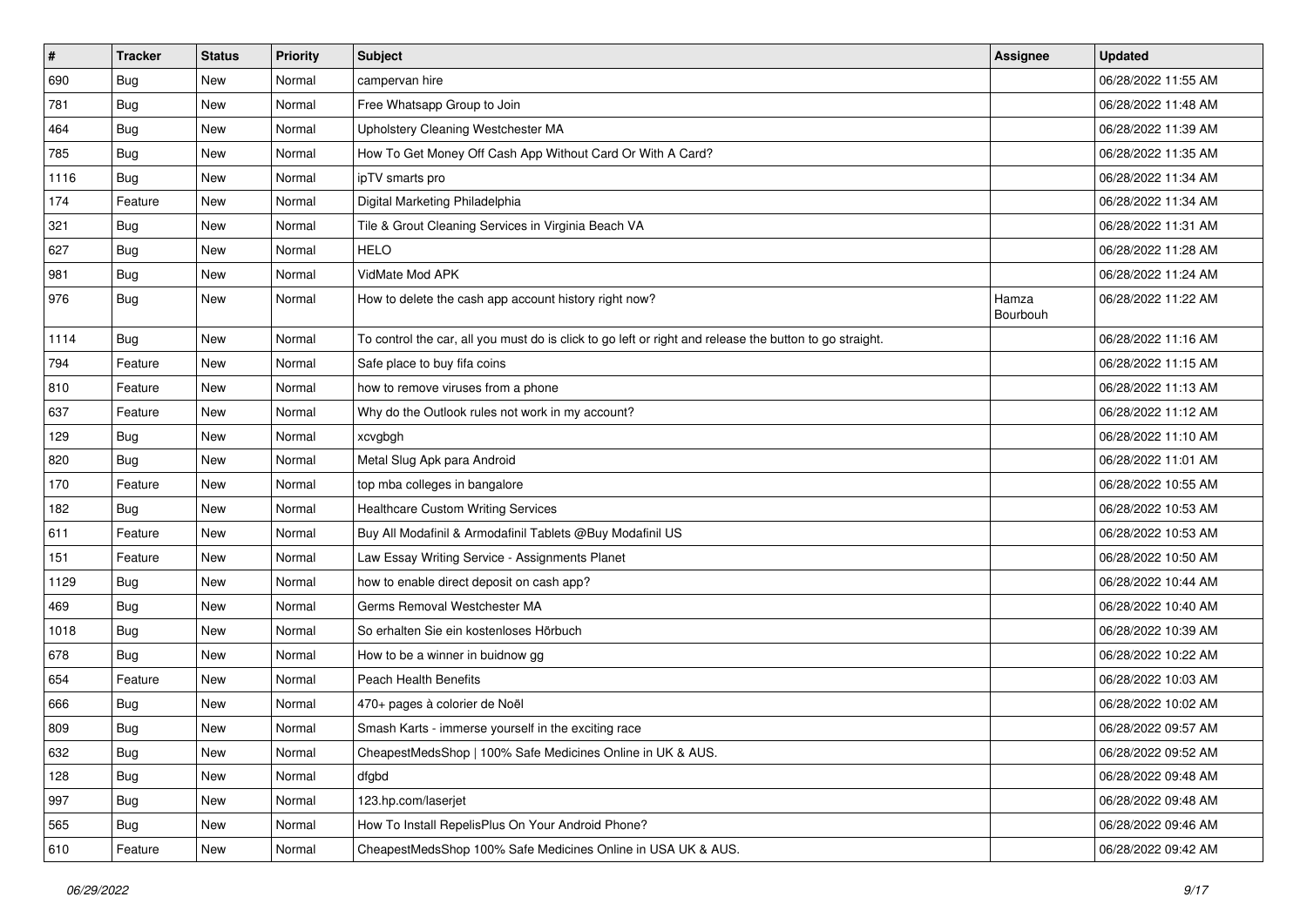| $\sharp$ | <b>Tracker</b> | <b>Status</b> | <b>Priority</b> | Subject                                                                                                      | <b>Assignee</b>        | <b>Updated</b>      |
|----------|----------------|---------------|-----------------|--------------------------------------------------------------------------------------------------------------|------------------------|---------------------|
| 1100     | Feature        | New           | Low             | Food Products                                                                                                | Pierre-Loïc<br>Garoche | 06/28/2022 09:40 AM |
| 275      | Bug            | New           | Normal          | Activate Cash App Card With Or Without QR - Step By Step Guide                                               | Pierre-Loïc<br>Garoche | 06/28/2022 09:33 AM |
| 817      | Bug            | <b>New</b>    | Normal          | Pacman 30th Anniversary                                                                                      |                        | 06/28/2022 09:20 AM |
| 210      | Bug            | New           | Normal          | Issue with check symbol in Cash App? Dial assist number with calling Cash App customer service phone number. |                        | 06/28/2022 09:09 AM |
| 766      | <b>Bug</b>     | New           | Normal          | Pobreflix Mod APK Review                                                                                     |                        | 06/28/2022 08:56 AM |
| 800      | Bug            | New           | Normal          | Who Is an ETL Engineer                                                                                       |                        | 06/28/2022 08:48 AM |
| 168      | Bug            | New           | Normal          | UFC 256 Live Stream Online                                                                                   |                        | 06/28/2022 08:44 AM |
| 821      | Bug            | New           | Normal          | Nicoo - A Review of the Popular Battle Royale Game                                                           |                        | 06/28/2022 08:30 AM |
| 548      | <b>Bug</b>     | New           | Normal          | Web N Logo Design                                                                                            |                        | 06/28/2022 08:24 AM |
| 284      | <b>Bug</b>     | <b>New</b>    | Normal          | All About Cash App Transfer Fail Problems                                                                    |                        | 06/28/2022 08:24 AM |
| 701      | Bug            | New           | Normal          | Why Law Essay Helper UK is Necessary?                                                                        |                        | 06/28/2022 08:12 AM |
| 649      | Feature        | New           | Normal          | Pear Health Benefits                                                                                         |                        | 06/28/2022 08:04 AM |
| 247      | <b>Bug</b>     | New           | Normal          | best 4 Channel Amp                                                                                           |                        | 06/28/2022 07:58 AM |
| 1099     | Feature        | New           | Normal          | Whatsapp Plus - A New Way Of Communicating                                                                   |                        | 06/28/2022 07:57 AM |
| 608      | Feature        | New           | Normal          | How To Do Hotmail Password Reset Without Phone Number?                                                       |                        | 06/28/2022 07:39 AM |
| 707      | <b>Bug</b>     | New           | Normal          | Why Accounting Assignments Are Beneficial For The Students?                                                  | Pierre-Loïc<br>Garoche | 06/28/2022 07:29 AM |
| 722      | <b>Bug</b>     | New           | Normal          | Vergrößern Sie Instagram-Fotos mit instazoom                                                                 | Christophe<br>Garion   | 06/28/2022 07:21 AM |
| 589      | Bug            | New           | Normal          | How can I get the cash app phone number of customer support?                                                 |                        | 06/28/2022 07:11 AM |
| 734      | <b>Bug</b>     | New           | Normal          | DR. STRANGE: Multiverse of Scheduling Madness!                                                               |                        | 06/28/2022 07:07 AM |
| 705      | <b>Bug</b>     | New           | Normal          | wuxiaworld                                                                                                   |                        | 06/28/2022 06:56 AM |
| 345      | Bug            | New           | Normal          | Stain Protection Services in Chesapeake VA                                                                   |                        | 06/28/2022 06:52 AM |
| 475      | Bug            | New           | Normal          | Floor Cleaning Arlington MA                                                                                  |                        | 06/28/2022 06:51 AM |
| 563      | <b>Bug</b>     | New           | Normal          | Understanding the Difference Between Free and Paid Mod Apks                                                  |                        | 06/28/2022 06:51 AM |
| 621      | Bug            | New           | Normal          | Buy All Modafinil & Armodafinil Tablets @Buy Modafinil US                                                    |                        | 06/28/2022 06:49 AM |
| 623      | <b>Bug</b>     | New           | Normal          | Listen to online radio stations for mobile phones                                                            |                        | 06/28/2022 06:33 AM |
| 640      | <b>Bug</b>     | New           | Normal          | play game with me                                                                                            |                        | 06/28/2022 06:33 AM |
| 973      | Feature        | New           | Normal          | Free NFL Streaming Sites                                                                                     |                        | 06/28/2022 06:27 AM |
| 88       | <b>Bug</b>     | New           | Normal          | kind2 output: When for node arguments                                                                        | Pierre-Loïc<br>Garoche | 06/28/2022 06:24 AM |
| 537      | <b>Bug</b>     | New           | Normal          | Get tech assistance with customer support on ATT Yahoo email login issue.                                    |                        | 06/28/2022 06:20 AM |
| 811      | <b>Bug</b>     | New           | Normal          | Canon IJ Network Tool                                                                                        |                        | 06/28/2022 06:12 AM |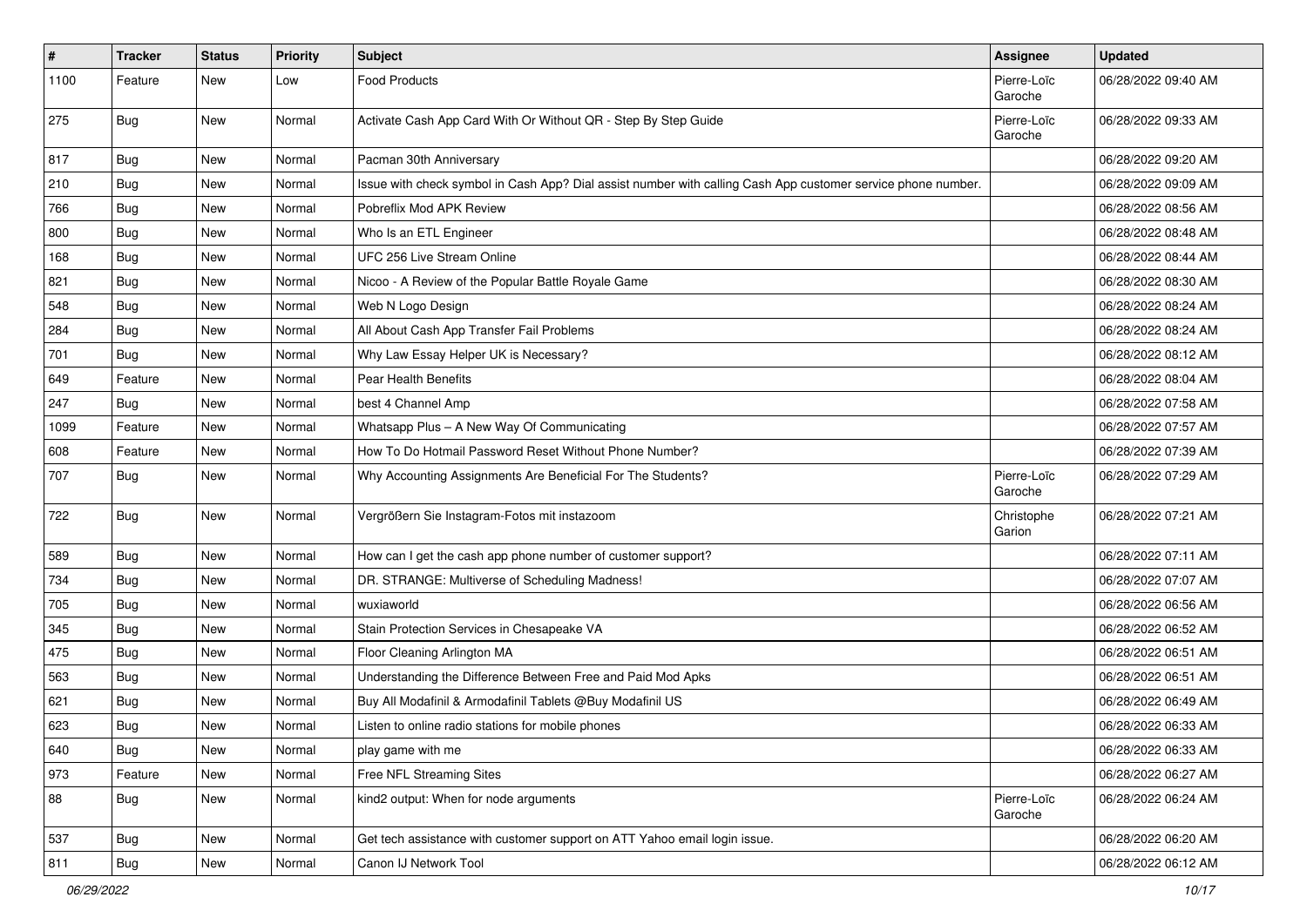| $\vert$ # | <b>Tracker</b> | <b>Status</b> | Priority | <b>Subject</b>                                                              | Assignee               | <b>Updated</b>      |
|-----------|----------------|---------------|----------|-----------------------------------------------------------------------------|------------------------|---------------------|
| 629       | <b>Bug</b>     | New           | Normal   | How Can I Load Cash App Card at Walmart straight away?                      |                        | 06/28/2022 06:07 AM |
| 753       | Bug            | New           | Normal   | onlineessaygrader                                                           |                        | 06/28/2022 05:55 AM |
| 145       | Bug            | New           | Normal   | abdulbaissagar                                                              |                        | 06/28/2022 05:41 AM |
| 622       | <b>Bug</b>     | New           | Normal   | CheapestMedsShop   100% Safe Medicines Online in UK & AUS.                  |                        | 06/28/2022 05:22 AM |
| 523       | Bug            | New           | Normal   | What Is The Right Google Account Recovery Aid To Regain Account Access?     | Pierre-Loïc<br>Garoche | 06/28/2022 05:17 AM |
| 744       | Bug            | New           | Normal   | <b>Pixel Survive</b>                                                        |                        | 06/28/2022 05:13 AM |
| 555       | Bug            | New           | Normal   | web design development in hyderabad                                         |                        | 06/28/2022 05:01 AM |
| 702       | <b>Bug</b>     | New           | Normal   | Avail Chime Customer Service to know How To Get Chime Bank Statement        |                        | 06/28/2022 04:58 AM |
| 822       | <b>Bug</b>     | <b>New</b>    | Normal   | Dowload Your Boyfriend Game                                                 |                        | 06/28/2022 04:56 AM |
| 237       | Feature        | New           | Normal   | HP Printer Assistant Software   Download & Install HP Assistant             |                        | 06/28/2022 04:50 AM |
| 231       | Bug            | New           | Normal   | Is the ringtone download difficult or not?                                  | Pierre-Loïc<br>Garoche | 06/28/2022 04:48 AM |
| 522       | Feature        | <b>New</b>    | Normal   | Can You Check App Limits, If Cash app won't let me send money?              |                        | 06/28/2022 04:46 AM |
| 230       | Bug            | <b>New</b>    | Normal   | Add Money To Cash App Card - Auto Cash Apps                                 |                        | 06/28/2022 04:43 AM |
| 120       | Bug            | New           | Normal   | ghfjtkx                                                                     | Pierre-Loïc<br>Garoche | 06/28/2022 04:35 AM |
| 620       | Bug            | <b>New</b>    | Normal   | Viagra Meds: Fastest & Quick Delivery On Your Doorstep - USA                |                        | 06/28/2022 04:33 AM |
| 965       | <b>Bug</b>     | New           | Normal   | Go with cash app customer service to know where I can load my cash app card |                        | 06/28/2022 04:30 AM |
| 604       | <b>Bug</b>     | New           | Normal   | Idle Game Online                                                            |                        | 06/28/2022 04:30 AM |
| 685       | <b>Bug</b>     | <b>New</b>    | Low      | youtube thumbnail downloader                                                | Pierre-Loïc<br>Garoche | 06/28/2022 04:26 AM |
| 257       | <b>Bug</b>     | <b>New</b>    | Normal   | Best latte machines                                                         |                        | 06/28/2022 04:26 AM |
| 788       | Bug            | <b>New</b>    | Normal   | Intro Maker Mod APK                                                         |                        | 06/28/2022 04:21 AM |
| 470       | <b>Bug</b>     | New           | Normal   | Commercial Floor Cleaning Westchester MA                                    |                        | 06/28/2022 04:16 AM |
| 461       | <b>Bug</b>     | New           | Normal   | Germs Removal Medford MA                                                    |                        | 06/28/2022 04:15 AM |
| 567       | <b>Bug</b>     | New           | Normal   | Singapore assignment help                                                   |                        | 06/28/2022 04:12 AM |
| 708       | Bug            | New           | Normal   | Efficient ways to proceed with the cash app dispute process?                |                        | 06/28/2022 04:03 AM |
| 764       | Bug            | <b>New</b>    | Normal   | What is available to see what I can watch HBO Max?                          |                        | 06/28/2022 03:59 AM |
| 577       | <b>Bug</b>     | New           | Normal   | Follow these easy steps to make Admiral Casino Login                        |                        | 06/28/2022 03:52 AM |
| 279       | <b>Bug</b>     | New           | High     | What is an essential feature of an internal communications app?             |                        | 06/28/2022 03:52 AM |
| 603       | Bug            | New           | Normal   | Premiere gratuito da lista de IPTV                                          |                        | 06/28/2022 03:48 AM |
| 1105      | Bug            | New           | High     | What is Mahjong online?                                                     |                        | 06/28/2022 03:47 AM |
| 466       | <b>Bug</b>     | New           | Normal   | Floor Stripping Westchester MA                                              |                        | 06/28/2022 03:45 AM |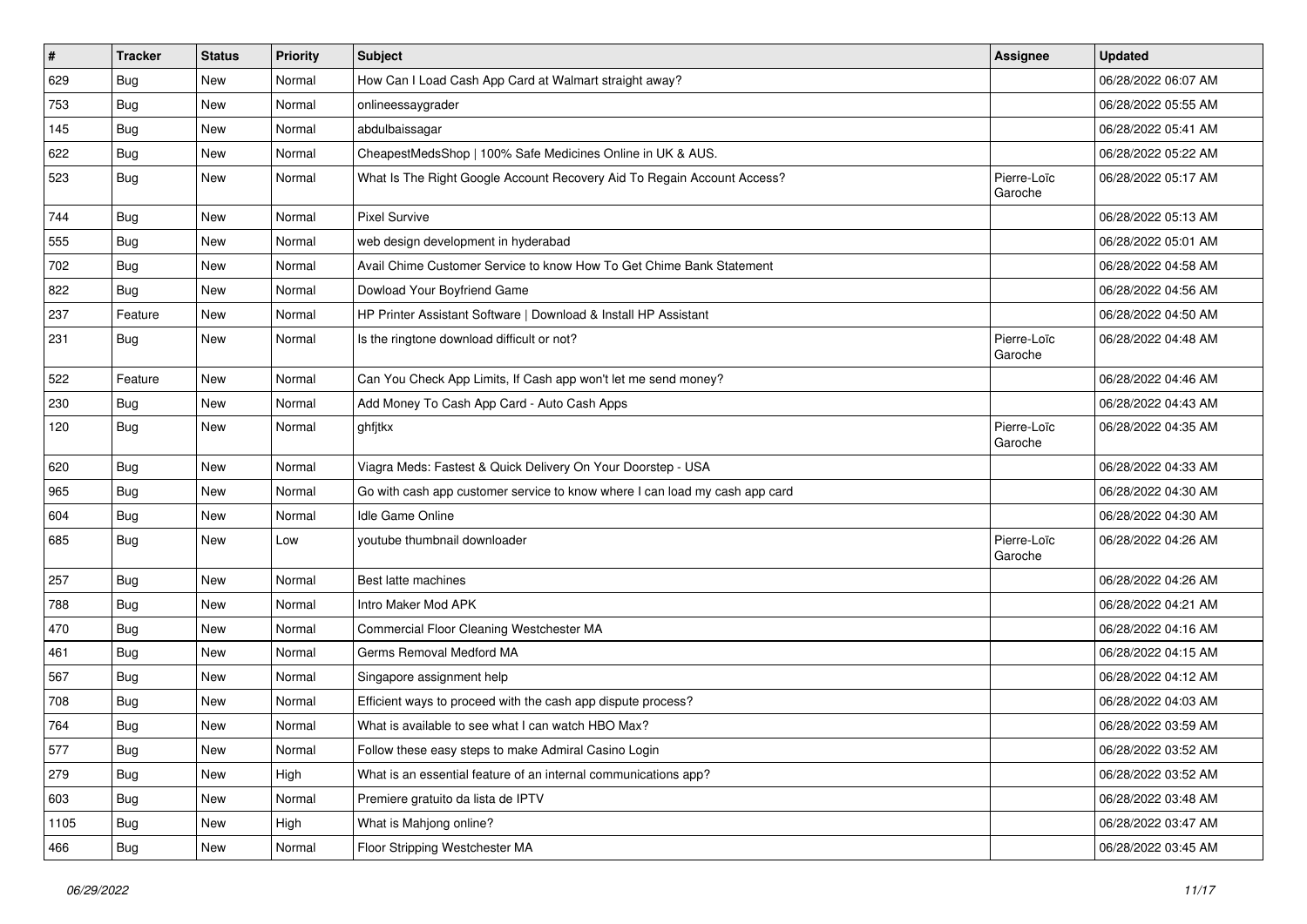| $\pmb{\sharp}$ | <b>Tracker</b> | <b>Status</b> | Priority | <b>Subject</b>                                                                   | <b>Assignee</b>        | <b>Updated</b>      |
|----------------|----------------|---------------|----------|----------------------------------------------------------------------------------|------------------------|---------------------|
| 193            | <b>Bug</b>     | New           | Normal   | 18% Discount on Homeopathic medicines                                            |                        | 06/28/2022 03:38 AM |
| 581            | <b>Bug</b>     | New           | Normal   | E-Learning Course Help                                                           |                        | 06/28/2022 03:36 AM |
| 597            | Bug            | New           | Normal   | Universo s / f Download                                                          |                        | 06/28/2022 03:36 AM |
| 617            | <b>Bug</b>     | New           | Normal   | Buy Vidalista Tablets (Tadalafil) at [\$25 OFF + Free Shipping] Vidalistatablets |                        | 06/28/2022 03:33 AM |
| 983            | <b>Bug</b>     | New           | Normal   | Finding issue in tekken 3 game?                                                  |                        | 06/28/2022 03:26 AM |
| 551            | Bug            | New           | Normal   | Why Do Students Need Online Best Dissertation Writing Services?                  |                        | 06/28/2022 03:03 AM |
| 652            | Bug            | New           | Normal   | Sesame Health Benefits                                                           |                        | 06/28/2022 03:01 AM |
| 118            | <b>Bug</b>     | New           | Normal   | golf                                                                             | Anonymous              | 06/28/2022 02:52 AM |
| 799            | Bug            | New           | Normal   | Who Is an ETL Engineer                                                           |                        | 06/28/2022 02:51 AM |
| 712            | Bug            | New           | Normal   | Tips and Tricks                                                                  |                        | 06/28/2022 02:40 AM |
| 142            | Feature        | New           | Normal   | About ashimary hair                                                              |                        | 06/28/2022 02:31 AM |
| 616            | Bug            | New           | Normal   | Buy Anavar Tablets   Anavar For Sale in USA, UK & Australia                      |                        | 06/28/2022 02:12 AM |
| 802            | Bug            | New           | Normal   | Who Is an ETL Engineer                                                           |                        | 06/28/2022 02:03 AM |
| 658            | Bug            | New           | Normal   | Watermelon Nutrition Facts And Health Benefits                                   |                        | 06/28/2022 01:57 AM |
| 578            | Feature        | New           | High     | Derrick Gore                                                                     | Pierre-Loïc<br>Garoche | 06/28/2022 01:56 AM |
| 483            | Bug            | New           | Normal   | UK best essay writing service                                                    |                        | 06/28/2022 01:35 AM |
| 253            | Bug            | New           | Normal   | Florence Lawrence                                                                |                        | 06/28/2022 01:31 AM |
| 999            | <b>Bug</b>     | New           | Normal   | Is there a way to find Google Feud answers?                                      |                        | 06/28/2022 01:27 AM |
| 767            | <b>Bug</b>     | New           | Normal   | apkmod                                                                           |                        | 06/28/2022 01:24 AM |
| 242            | Feature        | New           | Normal   | Descripción de Torque Pro MOD APK para Android                                   |                        | 06/28/2022 01:14 AM |
| 573            | Bug            | New           | Normal   | Experimente lo mejor en la aplicación Apk de juegos gratis                       |                        | 06/28/2022 12:55 AM |
| 348            | Bug            | New           | Normal   | Mold Removal Services in Chesapeake VA                                           |                        | 06/28/2022 12:53 AM |
| 153            | Bug            | New           | Normal   | urgent loan online                                                               | Christophe<br>Garion   | 06/28/2022 12:49 AM |
| 132            | Bug            | New           | Normal   | concrete-everything                                                              |                        | 06/28/2022 12:47 AM |
| 264            | <b>Bug</b>     | New           | Normal   | We Buy Your Unwanted Car                                                         | Corentin<br>Lauverjat  | 06/28/2022 12:43 AM |
| 200            | Bug            | New           | Normal   | uiopi[o                                                                          |                        | 06/28/2022 12:33 AM |
| 814            | <b>Bug</b>     | New           | Normal   | Stage Fright Cure                                                                | Pierre-Loïc<br>Garoche | 06/28/2022 12:31 AM |
| 516            | Bug            | New           | Normal   | Does Cash App Help To Get Cash App Refund Without Any Interruption?              |                        | 06/28/2022 12:20 AM |
| 628            | <b>Bug</b>     | New           | Normal   | CV reviewing services!                                                           |                        | 06/28/2022 12:17 AM |
| 114            | <b>Bug</b>     | New           | Normal   | <b>Medical Research Writing Services</b>                                         |                        | 06/28/2022 12:06 AM |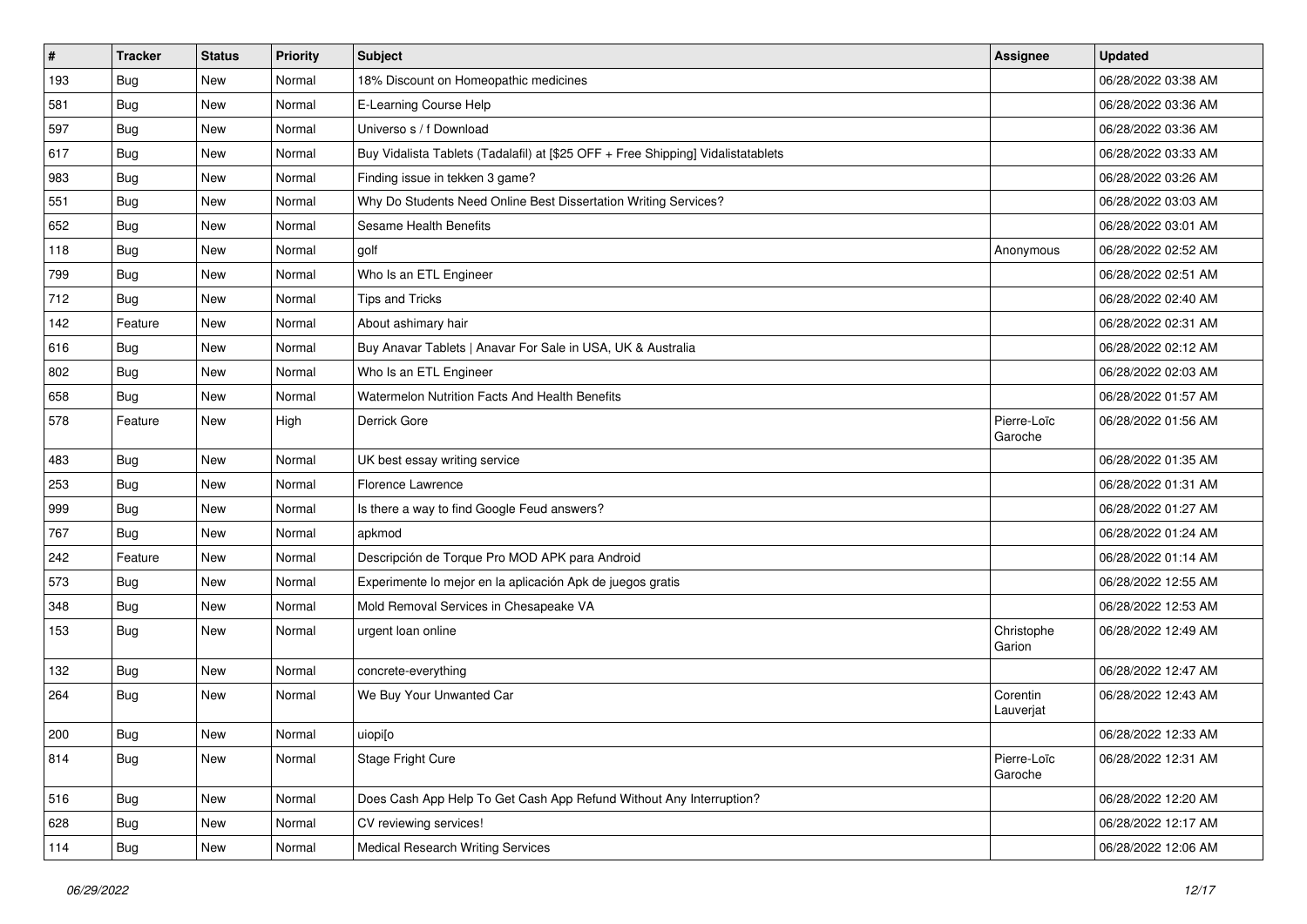| $\vert$ # | <b>Tracker</b> | <b>Status</b> | Priority | <b>Subject</b>                                                                | <b>Assignee</b>        | <b>Updated</b>      |
|-----------|----------------|---------------|----------|-------------------------------------------------------------------------------|------------------------|---------------------|
| 140       | Bug            | <b>New</b>    | Normal   | sugarbalanceusa                                                               |                        | 06/28/2022 12:05 AM |
| 782       | Bug            | <b>New</b>    | Normal   | Comment faire une sonnerie téléphonique                                       |                        | 06/27/2022 11:56 PM |
| 803       | Feature        | <b>New</b>    | High     | Ketamine Online Store                                                         | Pierre-Loïc<br>Garoche | 06/27/2022 11:48 PM |
| 714       | <b>Bug</b>     | <b>New</b>    | Normal   | Cuevana 3 Premium - Enjoy Your Favorite Movies and TV Shows on Your Smart TV  |                        | 06/27/2022 11:43 PM |
| 717       | Bug            | New           | Normal   | Disney Plus Apk - Watch Movies and TV Shows on Your Device                    |                        | 06/27/2022 11:38 PM |
| 939       | <b>Bug</b>     | New           | Normal   | Ability to change sound notifications                                         | Christophe<br>Garion   | 06/27/2022 11:29 PM |
| 607       | Bug            | New           | Normal   | Vex 5                                                                         |                        | 06/27/2022 11:24 PM |
| 572       | Feature        | <b>New</b>    | Normal   | New features of WhatsApp Plus on Android phones                               | Pierre-Loïc<br>Garoche | 06/27/2022 11:22 PM |
| 665       | Feature        | New           | Normal   | Look for a dedicated help with finance assignment                             |                        | 06/27/2022 11:10 PM |
| 595       | Bug            | New           | Normal   | RFM Online - une révolution dans la gestion de l'identité numérique           |                        | 06/27/2022 11:06 PM |
| 116       | <b>Bug</b>     | <b>New</b>    | Normal   | aertaeyg                                                                      |                        | 06/27/2022 11:06 PM |
| 481       | Bug            | New           | Normal   | Nur Online Shop                                                               |                        | 06/27/2022 11:05 PM |
| 772       | <b>Bug</b>     | New           | Normal   | united airlines baggage policy                                                |                        | 06/27/2022 10:53 PM |
| 830       | Bug            | <b>New</b>    | Normal   | Poppy Playtime APK                                                            |                        | 06/27/2022 10:31 PM |
| 592       | <b>Bug</b>     | New           | Normal   | Deezer Premium APK - Baixe músicas de qualquer lugar do mundo de graça        |                        | 06/27/2022 10:23 PM |
| 737       | Bug            | New           | Normal   | How Do I Talk To A Live Person At Facebook If Anything Is Doubtful?           |                        | 06/27/2022 09:59 PM |
| 762       | Bug            | <b>New</b>    | Normal   | How To Add Money To A Cash App Card If Struggling With Low Amount?            |                        | 06/27/2022 09:58 PM |
| 600       | Bug            | <b>New</b>    | Normal   | Play Store Pro                                                                |                        | 06/27/2022 09:43 PM |
| 561       | Bug            | <b>New</b>    | Normal   | Enjoy the Full YouTube Premium Experience With YouTube Premium Membership     |                        | 06/27/2022 09:33 PM |
| 948       | <b>Bug</b>     | New           | Normal   | Canon IJ Network Tool                                                         |                        | 06/27/2022 09:30 PM |
| 215       | Bug            | New           | Normal   | How For Top Level Cell Phone For You                                          |                        | 06/27/2022 09:19 PM |
| 601       | <b>Bug</b>     | New           | Normal   | Best Essay Writing Service UK                                                 | Pierre-Loïc<br>Garoche | 06/27/2022 09:13 PM |
| 73        | <b>Bug</b>     | <b>New</b>    | Urgent   | properties ID is not set in Json in EMF backend                               | Pierre-Loïc<br>Garoche | 06/27/2022 09:11 PM |
| 554       | Bug            | New           | Normal   | XvideoStudio Video Editor APK Free Download on TechToDown                     |                        | 06/27/2022 08:59 PM |
| 783       | Bug            | New           | Normal   | How Do I Determine The Reasons And Solutions To Fix Cash App Transfer Failed? |                        | 06/27/2022 08:58 PM |
| 568       | Bug            | New           | Normal   | Instale a versão mais recente do YouTube Premium                              |                        | 06/27/2022 08:56 PM |
| 718       | <b>Bug</b>     | New           | High     | Solve Complex Accounting Assignments                                          | Hamza<br>Bourbouh      | 06/27/2022 08:38 PM |
| 559       | <b>Bug</b>     | New           | High     | What Are Permission For Applications like Facebook Sending MMS?               |                        | 06/27/2022 08:34 PM |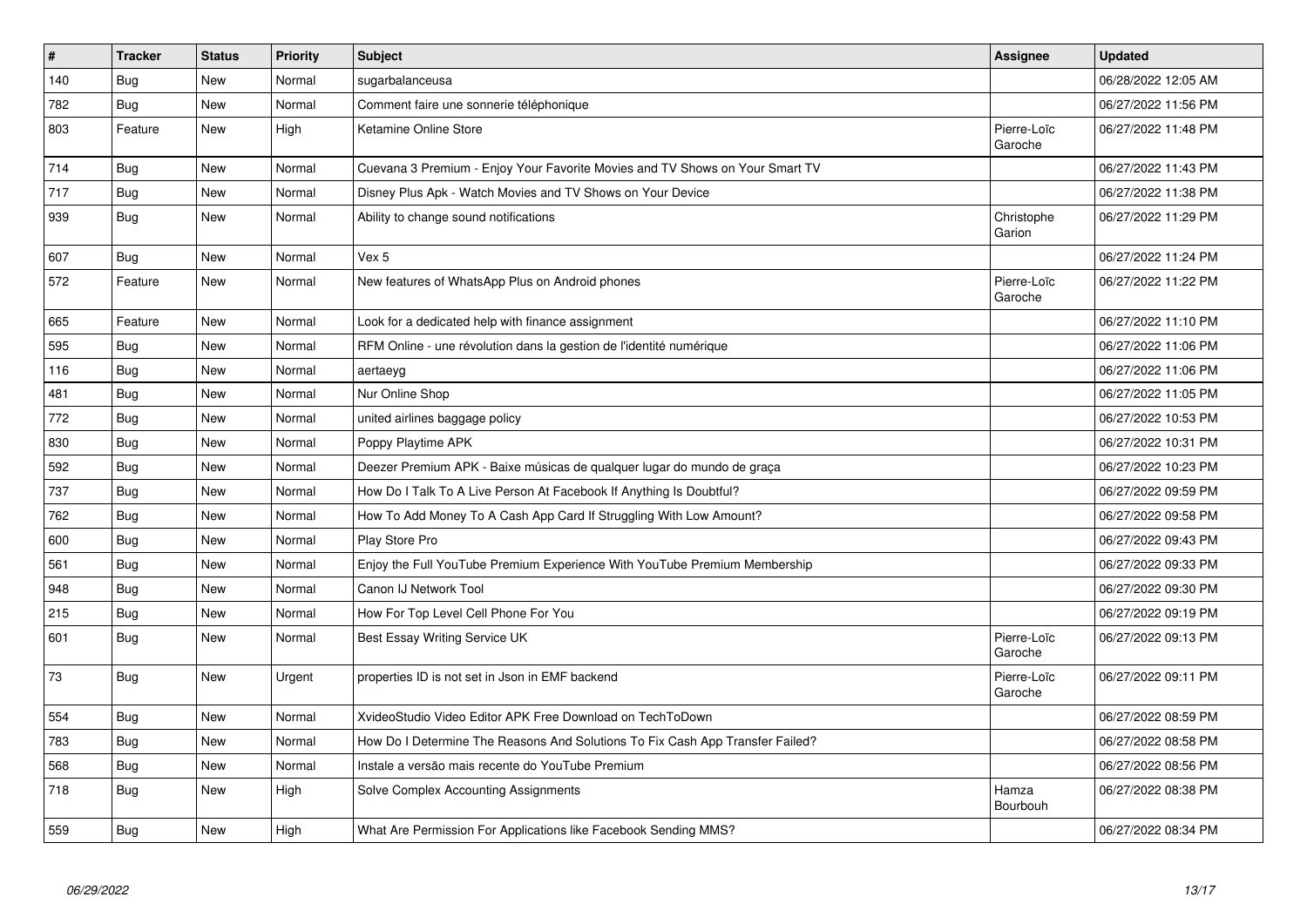| #   | Tracker    | <b>Status</b> | <b>Priority</b> | <b>Subject</b>                                                                           | <b>Assignee</b>        | <b>Updated</b>      |
|-----|------------|---------------|-----------------|------------------------------------------------------------------------------------------|------------------------|---------------------|
| 824 | Feature    | New           | Normal          | How to watch Fox News on my Smart TV or similar devices?                                 | Pierre-Loïc<br>Garoche | 06/27/2022 08:32 PM |
| 557 | Feature    | New           | Normal          | <b>Business Law Assignment Help</b>                                                      |                        | 06/27/2022 08:31 PM |
| 971 | <b>Bug</b> | New           | Normal          | How Do I Check Balance On Cash App Card With Optimum Ease?                               |                        | 06/27/2022 08:16 PM |
| 779 | Feature    | New           | Normal          | Latest Whatsapp groups for Teens                                                         | Pierre-Loïc<br>Garoche | 06/27/2022 08:15 PM |
| 285 | <b>Bug</b> | New           | Normal          | Have you ever written an essay?                                                          |                        | 06/27/2022 08:05 PM |
| 951 | Bug        | New           | Normal          | Canon.com/ijsetup                                                                        |                        | 06/27/2022 07:56 PM |
| 774 | <b>Bug</b> | New           | Normal          | Follow proper initiatives                                                                |                        | 06/27/2022 07:54 PM |
| 512 | Bug        | New           | Normal          | The Importance Of Using Custom Writing Services                                          |                        | 06/27/2022 07:52 PM |
| 502 | Bug        | New           | Normal          | Les instructions pour définir des sonneries pour iPhone sont simples et faciles à suivre |                        | 06/27/2022 07:52 PM |
| 612 | <b>Bug</b> | New           | Normal          | Luxury Slingshot Rental                                                                  |                        | 06/27/2022 07:36 PM |
| 161 | <b>Bug</b> | New           | Normal          | dfdrtyuio                                                                                |                        | 06/27/2022 07:21 PM |
| 677 | <b>Bug</b> | New           | Normal          | Logo Design Services Near Me                                                             |                        | 06/27/2022 07:18 PM |
| 661 | Bug        | New           | Normal          | Turbo VPN MOD APK Download                                                               |                        | 06/27/2022 07:18 PM |
| 586 | Bug        | New           | Normal          | Best Modifications For Your Mobile Phone                                                 |                        | 06/27/2022 07:15 PM |
| 987 | <b>Bug</b> | New           | Normal          | <b>Medicinal Mushrooms</b>                                                               |                        | 06/27/2022 07:13 PM |
| 542 | Bug        | New           | Normal          | Web N Logo Design                                                                        |                        | 06/27/2022 07:02 PM |
| 217 | Bug        | New           | Normal          | How this service matter most?                                                            |                        | 06/27/2022 06:48 PM |
| 352 | <b>Bug</b> | New           | Normal          | Tile & Grout Cleaning Services in Chesapeake VA                                          |                        | 06/27/2022 06:39 PM |
| 509 | Feature    | New           | Normal          | Fashion                                                                                  | Anonymous              | 06/27/2022 06:39 PM |
| 659 | Bug        | New           | Normal          | Olive Oil Properties And Health Benefits                                                 |                        | 06/27/2022 06:34 PM |
| 202 | Bug        | New           | Normal          | blonde wig                                                                               |                        | 06/27/2022 06:27 PM |
| 618 | Bug        | New           | Normal          | Buy Steroids Online with OurMedicnes.com   Best Quality Steroids                         |                        | 06/27/2022 06:17 PM |
| 739 | <b>Bug</b> | New           | Normal          | law dissertation help                                                                    |                        | 06/27/2022 06:12 PM |
| 150 | <b>Bug</b> | New           | Normal          | dfgh                                                                                     |                        | 06/27/2022 05:59 PM |
| 602 | Bug        | New           | Normal          | Best Essay Writing Service UK                                                            | Pierre-Loïc<br>Garoche | 06/27/2022 05:53 PM |
| 756 | Feature    | New           | Normal          | Your one-stop destination for the thesis writing service                                 |                        | 06/27/2022 05:46 PM |
| 587 | <b>Bug</b> | New           | Normal          | Why Picsart Pro Offers Great Features                                                    |                        | 06/27/2022 05:28 PM |
| 682 | <b>Bug</b> | New           | Normal          | Does Facebook customer service live chat allow to speak with someone?                    |                        | 06/27/2022 05:19 PM |
| 787 | <b>Bug</b> | New           | Normal          | Assured Assignment Help                                                                  |                        | 06/27/2022 05:19 PM |
| 673 | <b>Bug</b> | New           | Normal          | Learn the basics of pixel art - Clear grid                                               |                        | 06/27/2022 05:06 PM |
| 540 | <b>Bug</b> | New           | Normal          | Why Haven't I Received My Cash App Card? Can I get t the reasons behind it               |                        | 06/27/2022 04:54 PM |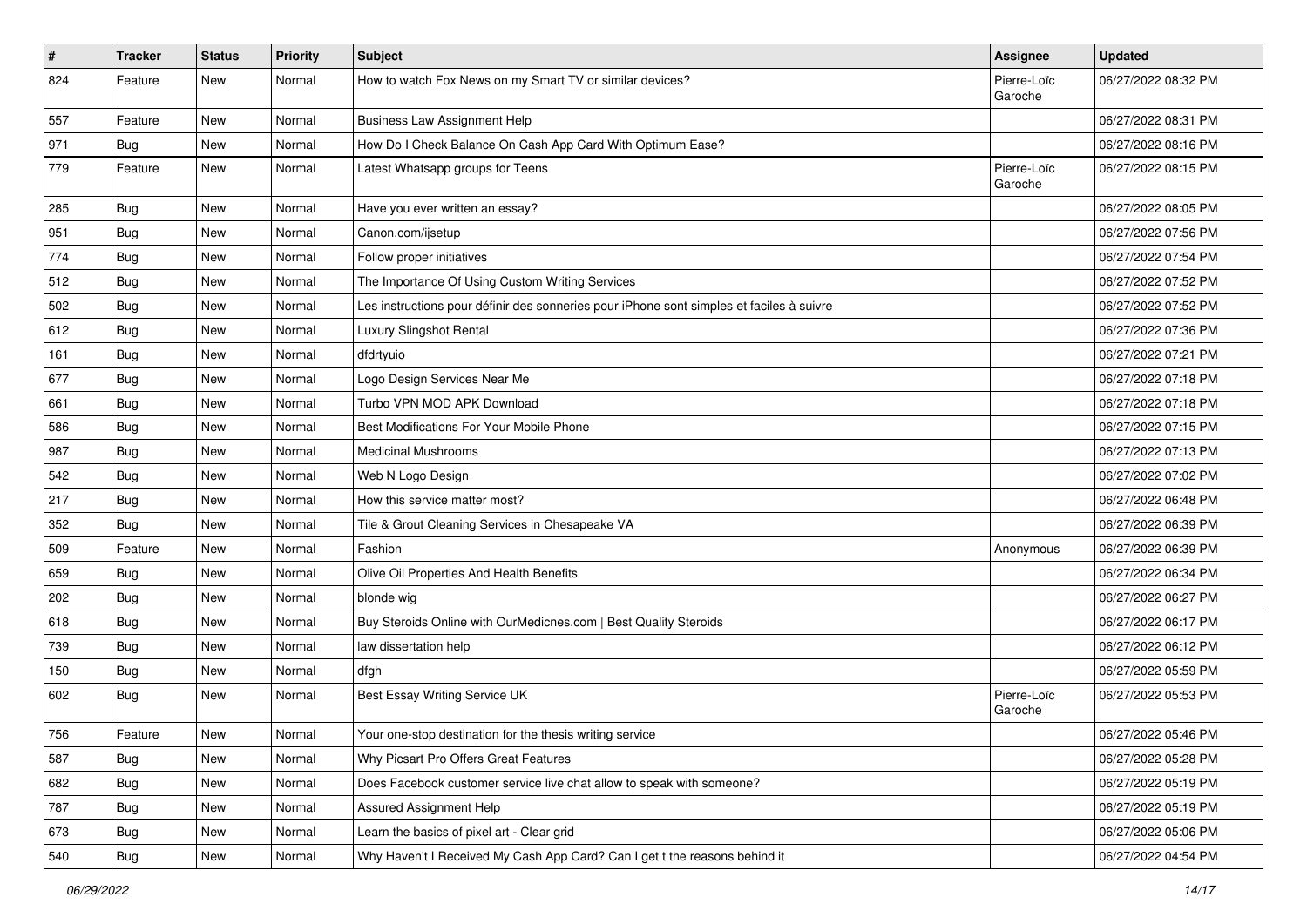| $\vert$ # | <b>Tracker</b> | <b>Status</b> | <b>Priority</b> | <b>Subject</b>                                                            | <b>Assignee</b>        | <b>Updated</b>      |
|-----------|----------------|---------------|-----------------|---------------------------------------------------------------------------|------------------------|---------------------|
| 583       | <b>Bug</b>     | New           | High            | Need the Cash app customer service phone number?                          |                        | 06/27/2022 04:49 PM |
| 558       | Feature        | New           | Normal          | <b>Stunning Classic Sofas</b>                                             |                        | 06/27/2022 04:44 PM |
| 479       | Bug            | New           | Normal          | Limousine Service Bellevue WA                                             |                        | 06/27/2022 04:37 PM |
| 63        | Feature        | New           | Normal          | Skip normalization step in mutation generation if it possible             | Pierre-Loïc<br>Garoche | 06/27/2022 04:16 PM |
| 763       | <b>Bug</b>     | New           | High            | How to Make a Ringtone on Your iPhone                                     |                        | 06/27/2022 04:16 PM |
| 760       | <b>Bug</b>     | New           | Normal          | apkmod                                                                    |                        | 06/27/2022 04:13 PM |
| 986       | Bug            | New           | Normal          | dbhdsvbhdf                                                                | Christophe<br>Garion   | 06/27/2022 04:12 PM |
| 738       | Bug            | New           | Normal          | How Much Amount Do I Get Using The Referral Code For Cash App?            |                        | 06/27/2022 03:58 PM |
| 953       | Bug            | New           | Normal          | Manga Dogs - Read Your Favorite Comics on Your Smartphone                 |                        | 06/27/2022 03:53 PM |
| 272       | Feature        | New           | Normal          | Fashion                                                                   |                        | 06/27/2022 03:53 PM |
| 686       | Bug            | New           | Normal          | Welcome To The Most Demandable Mahipalpur Escorts Agency                  |                        | 06/27/2022 03:45 PM |
| 546       | Feature        | New           | Normal          | Quickbooks Error                                                          |                        | 06/27/2022 03:44 PM |
| 662       | Bug            | New           | Normal          | Oreo TV Download - The Easiest Way to Watch Live TV                       |                        | 06/27/2022 03:14 PM |
| 1119      | Bug            | New           | Normal          | Klondike Solitaire                                                        |                        | 06/27/2022 03:00 PM |
| 115       | Bug            | New           | Normal          | <b>NFL LIVE STREAM</b>                                                    |                        | 06/27/2022 02:53 PM |
| 196       | <b>Bug</b>     | New           | Normal          | Homoeobazaar For Homeopathy Medicines                                     |                        | 06/27/2022 02:18 PM |
| 484       | <b>Bug</b>     | New           | Normal          | UK best essay writing service                                             |                        | 06/27/2022 02:01 PM |
| 274       | <b>Bug</b>     | New           | Normal          | How AI is transforming coupon marketing campaigns?                        | Anonymous              | 06/27/2022 01:54 PM |
| 1128      | Bug            | New           | Normal          | cvjvfbdi                                                                  | Hamza<br>Bourbouh      | 06/27/2022 01:52 PM |
| 1101      | <b>Bug</b>     | New           | Normal          | How to Delete Cash App History at once?                                   |                        | 06/27/2022 01:33 PM |
| 995       | Feature        | New           | Normal          | "ij.start canon                                                           |                        | 06/27/2022 01:29 PM |
| 1107      | Feature        | New           | High            | Where do you have to find an application to watch news and sports videos? | Christophe<br>Garion   | 06/27/2022 12:38 PM |
| 716       | Bug            | New           | Normal          | La celebración de un BabyShower.                                          |                        | 06/27/2022 12:29 PM |
| 801       | <b>Bug</b>     | New           | Normal          | Who Is an ETL Engineer                                                    |                        | 06/27/2022 12:25 PM |
| 579       | Bug            | New           | Normal          | YOUR CV MAKES YOUR FIRST IMPRESSION                                       | Christophe<br>Garion   | 06/27/2022 12:22 PM |
| 233       | <b>Bug</b>     | New           | Normal          | Anauthorsway.com: My User Experience                                      |                        | 06/27/2022 12:02 PM |
| 644       | <b>Bug</b>     | New           | Normal          | <b>TeaTV App Review</b>                                                   |                        | 06/27/2022 11:47 AM |
| 235       | <b>Bug</b>     | New           | Low             | HP Printer Assistant Software   Download & Install HP Assistant           |                        | 06/27/2022 10:48 AM |
| 1118      | <b>Bug</b>     | New           | Normal          | Gameplay Minecraft                                                        |                        | 06/27/2022 10:33 AM |
| 538       | <b>Bug</b>     | New           | Normal          | Will cash app refund money if scammed quickly?                            |                        | 06/27/2022 10:25 AM |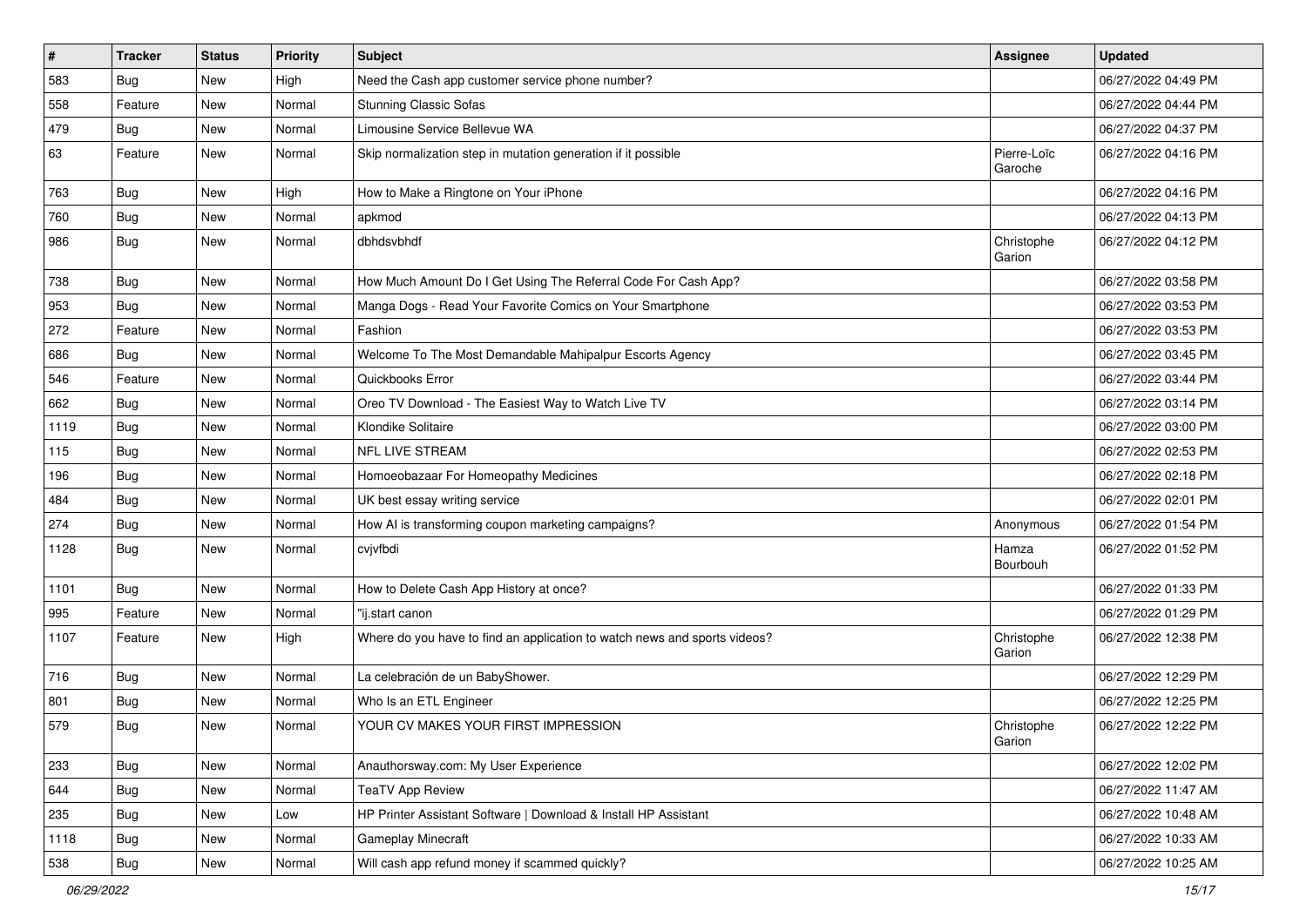| $\vert$ # | <b>Tracker</b> | <b>Status</b> | <b>Priority</b> | Subject                                                                                                                                                                                                                                           | <b>Assignee</b>        | <b>Updated</b>      |
|-----------|----------------|---------------|-----------------|---------------------------------------------------------------------------------------------------------------------------------------------------------------------------------------------------------------------------------------------------|------------------------|---------------------|
| 792       | <b>Bug</b>     | New           | Normal          | What is Google Camera Mod?                                                                                                                                                                                                                        |                        | 06/27/2022 10:20 AM |
| 232       | Bug            | New           | Normal          | FM whatsapp messaging app.                                                                                                                                                                                                                        |                        | 06/27/2022 10:04 AM |
| 642       | Bug            | New           | Normal          | thong tin thoi tiet ngay hom nay                                                                                                                                                                                                                  |                        | 06/27/2022 10:03 AM |
| 590       | <b>Bug</b>     | New           | Normal          | Follow proper initiatives to check my cash app card balance:                                                                                                                                                                                      |                        | 06/27/2022 09:57 AM |
| 675       | Bug            | New           | Normal          | What Are Smart Tactics To Fix Cash App Transfer Failed Hurdles?                                                                                                                                                                                   |                        | 06/27/2022 09:51 AM |
| 944       | Feature        | New           | Normal          | Canon.com/ijsetup                                                                                                                                                                                                                                 |                        | 06/27/2022 09:46 AM |
| 819       | <b>Bug</b>     | New           | Normal          | Metal Slug Apk para Android                                                                                                                                                                                                                       |                        | 06/27/2022 09:35 AM |
| 988       | Bug            | New           | Normal          | <b>Medicinal Mushrooms</b>                                                                                                                                                                                                                        |                        | 06/27/2022 09:33 AM |
| 657       | <b>Bug</b>     | New           | Normal          | Coconut Nutrition Facts And Health Benefits                                                                                                                                                                                                       |                        | 06/27/2022 08:56 AM |
| 113       | <b>Bug</b>     | New           | Normal          | ufc 254 live                                                                                                                                                                                                                                      |                        | 06/27/2022 08:54 AM |
| 959       | <b>Bug</b>     | New           | Normal          | Get connected with cash app team-How to get money off cash app at walmart without card                                                                                                                                                            |                        | 06/27/2022 08:52 AM |
| 653       | <b>Bug</b>     | New           | Normal          | Jujube (Jinjoles): Properties And Health Benefits                                                                                                                                                                                                 |                        | 06/27/2022 08:47 AM |
| 720       | <b>Bug</b>     | <b>New</b>    | Normal          | How does Cash App Phone Number provide a quick treatment?                                                                                                                                                                                         |                        | 06/27/2022 08:02 AM |
| 158       | Bug            | New           | Normal          | dfghj zcvgh                                                                                                                                                                                                                                       |                        | 06/27/2022 07:28 AM |
| 681       | Feature        | <b>New</b>    | High            | Online Class                                                                                                                                                                                                                                      |                        | 06/27/2022 07:20 AM |
| 996       | <b>Bug</b>     | New           | Normal          | Cricut.com/setup                                                                                                                                                                                                                                  |                        | 06/27/2022 07:12 AM |
| 317       | <b>Bug</b>     | New           | Normal          | Eco/Green Cleaning Services in Virginia Beach VA                                                                                                                                                                                                  |                        | 06/27/2022 07:03 AM |
| 807       | Bug            | New           | Normal          | 1v1Battle is a strategic action 'Build and shoot' game                                                                                                                                                                                            |                        | 06/27/2022 06:52 AM |
| 727       | <b>Bug</b>     | New           | Normal          | Drive for speed simulator mod apk                                                                                                                                                                                                                 | Pierre-Loïc<br>Garoche | 06/27/2022 06:33 AM |
| 985       | Bug            | <b>New</b>    | Normal          | Find out the vitality of Facebook Phone Number:                                                                                                                                                                                                   |                        | 06/27/2022 05:39 AM |
| 978       | Bug            | New           | Normal          | Delamore Lodge is a place to stay.                                                                                                                                                                                                                |                        | 06/27/2022 04:57 AM |
| 1127      | <b>Bug</b>     | New           | Normal          | Is there any support to find Google Feud answers?                                                                                                                                                                                                 |                        | 06/27/2022 04:27 AM |
| 544       | Bug            | New           | Normal          | Hey! I had a very cool idea to order our general picture on canvas for my family as a gift. But couldn't find a good<br>one. Once my friend advised me this article in which I found what I was looking for and gave a cool gift to my<br>family. |                        | 06/27/2022 04:10 AM |
| 596       | Bug            | New           | Normal          | <b>Kids Games</b>                                                                                                                                                                                                                                 |                        | 06/27/2022 04:08 AM |
| 823       | Feature        | New           | Normal          | How much does Disney Plus cost?                                                                                                                                                                                                                   | Pierre-Loïc<br>Garoche | 06/27/2022 04:05 AM |
| 646       | Feature        | New           | Normal          | Collaborative Research Group                                                                                                                                                                                                                      |                        | 06/27/2022 04:01 AM |
| 966       | <b>Bug</b>     | New           | Normal          | How to Download the Filmes                                                                                                                                                                                                                        |                        | 06/27/2022 03:25 AM |
| 468       | <b>Bug</b>     | New           | Normal          | Floor Cleaning Westchester MA                                                                                                                                                                                                                     |                        | 06/27/2022 02:41 AM |
| 1112      | <b>Bug</b>     | New           | Normal          | What Cash App Policy Says If Random Person Sent Me Money On Cash App?                                                                                                                                                                             |                        | 06/27/2022 02:39 AM |
| 1001      | <b>Bug</b>     | New           | Normal          | Venmo Keep Saying Error?                                                                                                                                                                                                                          |                        | 06/27/2022 02:20 AM |